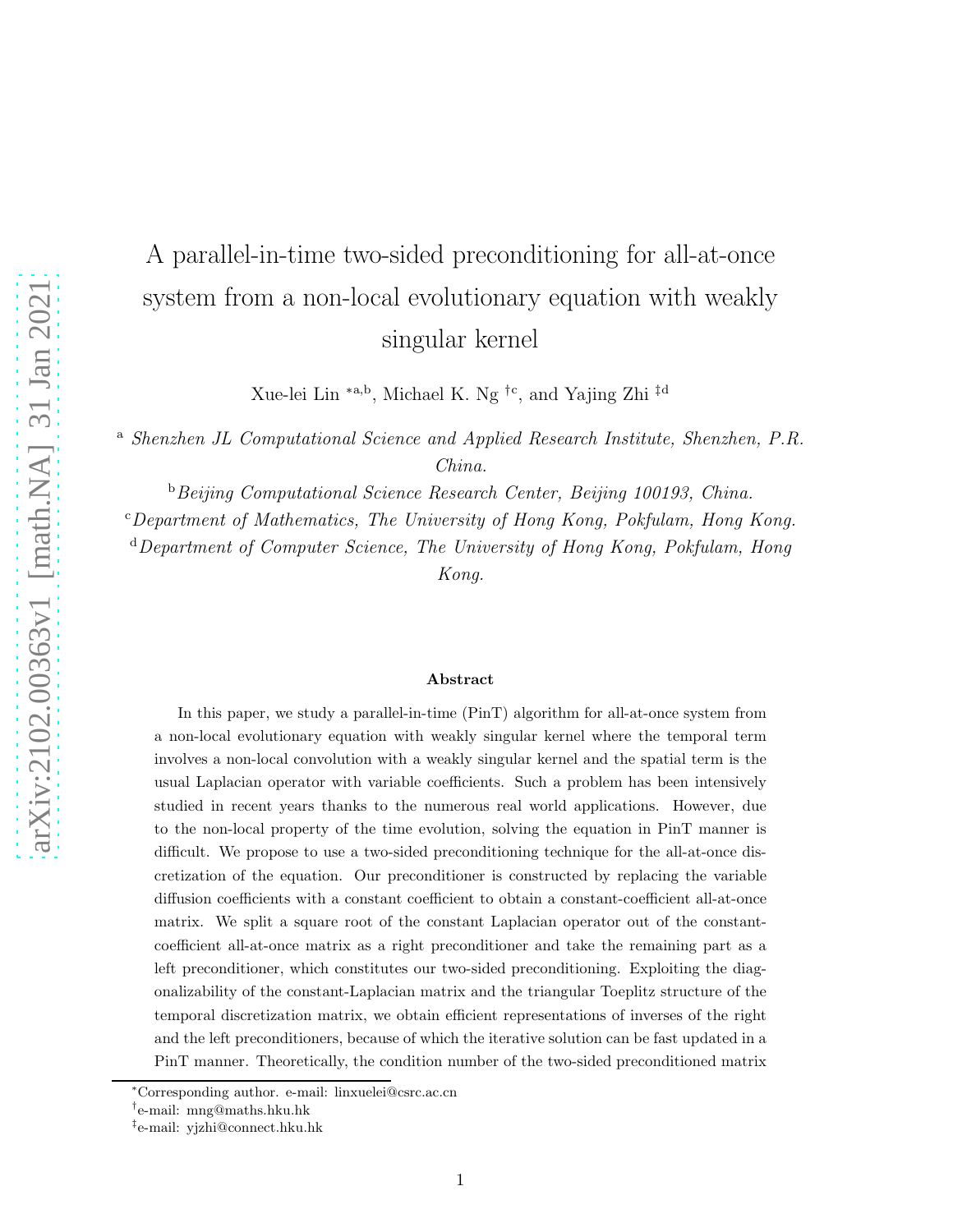is proven to be uniformly bounded by a constant independent of the matrix size. To the best of our knowledge, for the non-local evolutionary equation with variable coefficients, this is the first attempt to develop a PinT preconditioning technique that has fast and exact implementation and that the corresponding preconditioned system has a uniformly bounded condition number. Numerical results are reported to confirm the efficiency of the proposed two-sided preconditioning technique.

Key words: Preconditioning, condition number analysis, all-at-once system, Toeplitz matrix, parallel-in-time

<span id="page-1-4"></span>Mathematics Subject Classification: 65F10;65F08; 15A12; 15A60;

#### 1 Introduction

Consider a non-local evolutionary equation with a weakly singular kernel:

<span id="page-1-1"></span>
$$
\frac{1}{\Gamma(1-\alpha)} \int_0^t \frac{\partial u(\mathbf{x}, s)}{\partial s} (t-s)^{-\alpha} ds = \nabla \cdot (a(\mathbf{x}) \nabla u) + f(\mathbf{x}, t), \quad \mathbf{x} \in \Omega \subset \mathbb{R}^d, \ t \in (0, T], \quad (1.1)
$$

$$
u(\mathbf{x},t) = 0, \quad \mathbf{x} \in \partial\Omega, \ t \in (0,T], \tag{1.2}
$$

<span id="page-1-2"></span>
$$
u(\mathbf{x},0) = \psi(\mathbf{x}), \quad \mathbf{x} \in \Omega,
$$
\n(1.3)

where  $\Gamma(\cdot)$  is the gamma function,  $\alpha \in (0,1)$ ,  $\Omega = \prod_{i=1}^{d} (\check{c}_i, \hat{c}_i)$  is an open hyper-rectangle;  $\partial \Omega$ denotes the boundary of  $\Omega$ ;  $a(\mathbf{x}) \in [\check{a}, \hat{a}]$  with some positive constants  $0 < \check{a} \leq \hat{a}$ ;  $a, f$  and  $\psi$ are all known functions.

Let  $\mathbf{L}_a \in \mathbb{R}^{J \times J}$  be the central finite difference discretization of  $-\nabla(a(\mathbf{x})\nabla)$  on uniform grid. For the temporal discretization, we focus on a convolution quadrature, L1 scheme [\[13](#page-19-0), [19,](#page-19-1) [22](#page-19-2), [37\]](#page-21-0) in this paper. With the L1 scheme, the temporal discretization has the following form

$$
\frac{1}{\Gamma(1-\alpha)} \int_0^{n\tau} \frac{\partial u(\mathbf{x},s)}{\partial s} (t-s)^{-\alpha} ds \approx \frac{1}{\tau^{\alpha}} \sum_{k=1}^n l_{n-k}^{(\alpha)} u(\mathbf{x},n\tau) + \frac{1}{\tau^{\alpha}} l_{n,\alpha} \psi(\mathbf{x}), \ \mathbf{x} \in \Omega, \ n = 1, 2, ..., N,
$$
\n(1.4)

where  $\tau = T/N$  is the temporal step-size, N is the total number of time steps. There are also other convolution quadratures fitting the form  $(1.4)$ ; see, e.g., Grünwald formula [\[32](#page-20-0), pp. 208], L1-2 scheme [\[7\]](#page-18-0), L2- $1_{\sigma}$  scheme [\[1\]](#page-18-1).

Combining [\(1.4\)](#page-1-0) and the finite difference spatial discretization, we obtain a full discretization of  $(1.1)$ – $(1.3)$  as follows

<span id="page-1-3"></span><span id="page-1-0"></span>
$$
\frac{1}{\tau^{\alpha}} \sum_{k=1}^{n} l_{n-k}^{(\alpha)} \tilde{\mathbf{u}}^{k} + \mathbf{L}_{a} \tilde{\mathbf{u}}^{n} = \tilde{\mathbf{f}}^{n}, \quad n = 1, 2, ..., N,
$$
\n(1.5)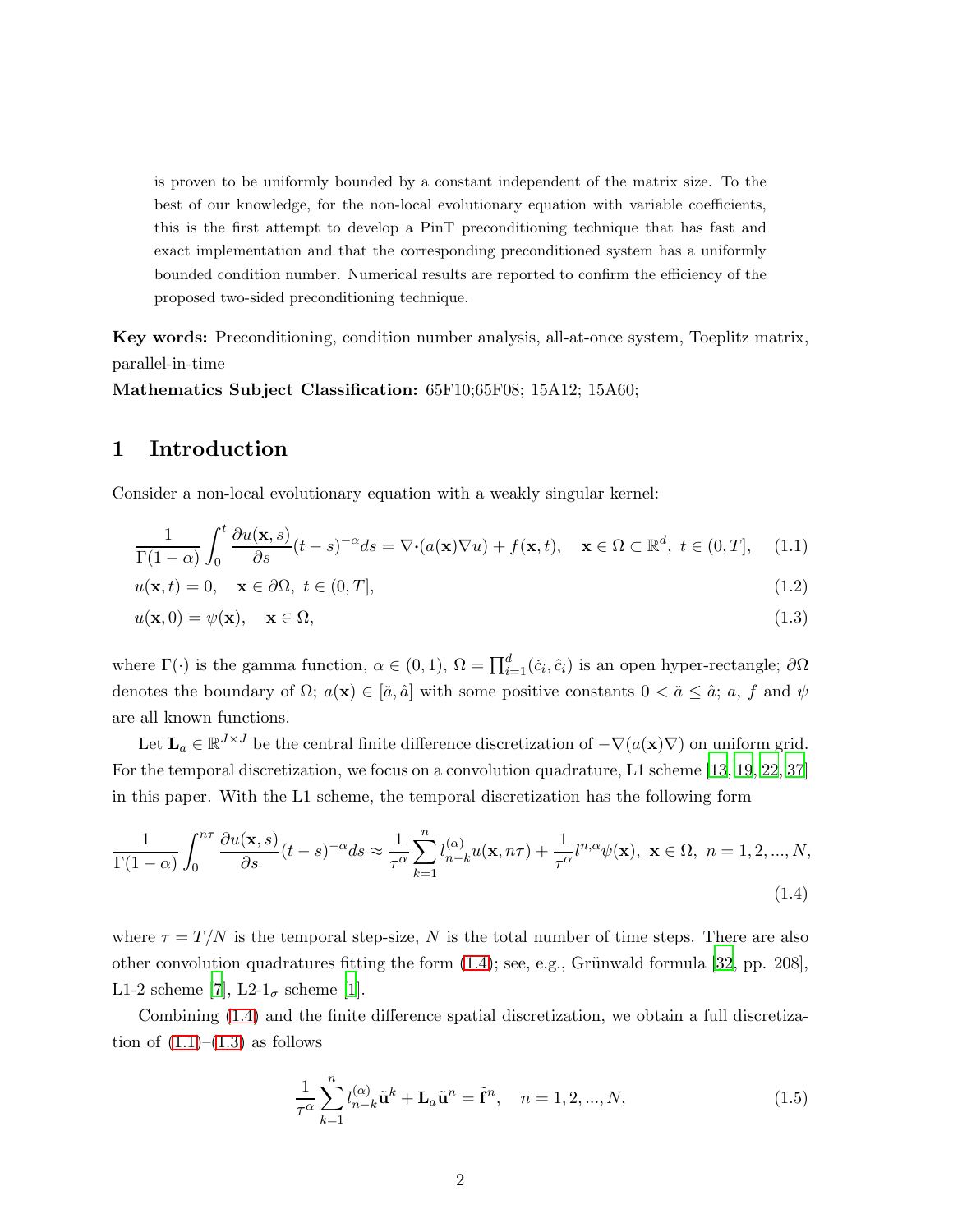where  $\tilde{\mathbf{u}}^n \in \mathbb{R}^{J \times 1}$  is a vector whose components are approximate values of  $u(\cdot, n\tau)$  on spatial grid points arranged in a lexicographic ordering,  $\tilde{f}^n$  contains the initial condition and the values of  $f(\cdot, n\tau)$  on the spatial grid points. For the stability and convergence proof of the full discretization scheme  $(1.5)$ , one may refer to [\[13,](#page-19-0) [19](#page-19-1), [44](#page-21-1)].

Putting the N many linear systems in a single large linear system, we obtain the all-at-once system as follows

<span id="page-2-0"></span>
$$
\tilde{\mathbf{A}}\tilde{\mathbf{u}} = \tilde{\mathbf{f}},\tag{1.6}
$$

where  $\tilde{\mathbf{u}} = (\tilde{\mathbf{u}}^1; \tilde{\mathbf{u}}^2; \cdots; \tilde{\mathbf{u}}^N) \in \mathbb{R}^{NJ \times 1}, \tilde{\mathbf{f}} = (\tilde{\mathbf{f}}^1; \tilde{\mathbf{f}}^2; \cdots; \tilde{\mathbf{f}}^N) \in \mathbb{R}^{NJ \times 1},$ 

$$
\tilde{\mathbf{A}} = \mathbf{I}_N \otimes \mathbf{L}_a + \mathbf{T} \otimes \mathbf{I}_J, \quad \mathbf{T} = \frac{1}{\tau^{\alpha}} \begin{bmatrix} l_0^{(\alpha)} & l_0^{(\alpha)} & \\ l_1^{(\alpha)} & l_0^{(\alpha)} & \\ \vdots & \ddots & \ddots \\ l_{N-1}^{(\alpha)} & \cdots & l_1^{(\alpha)} & l_0^{(\alpha)} \end{bmatrix},
$$

 $\mathbf{I}_k$  denotes the  $k \times k$  identity matrix, '⊗' denotes the Kronecker product.

The non-local evolutionary equation with the weakly singular kernel has attracted much attention in recent years, thanks to its numerous real world applications. The classical local evolutionary equation (with the first order temporal derivative) rests on the assumption that the mean square particle displacement grows linearly with respect to time. A lot of experimental studies indicate that the linear-growth assumption may not be accurate enough to describe some physical processes in which the mean square displacement grows sub-linearly or super-linearly with respect to time. These experimental studies cover a wide range of important practical applications including visco-elastic materials [\[3](#page-18-2), [5](#page-18-3)], thermal diffusion in fractal domain [\[31\]](#page-20-1), column experiments [\[10](#page-19-3)], protein transport in cell membrane [\[15\]](#page-19-4). Actually, if the underlying stochastic process is defined by continuous time random walk, then the non-local evolutionary equation  $(1.1)$ – $(1.3)$  is exactly a macroscopic model for the probability density function of particles whose mean square displacement grows sub-linearly like  $t^{\alpha}$ . For more applications of the non-local evolutionary equation, we refer interested readers to the survey papers [\[14,](#page-19-5) [28,](#page-20-2) [29,](#page-20-3) [36](#page-20-4)].

The time-stepping method solves  $\tilde{\mathbf{u}}^{n+1}$  [\(1.5\)](#page-1-3) after solving  $\tilde{\mathbf{u}}^n$ , which is a sequential solver. Moreover, due to the non-local time evolution in [\(1.1\)](#page-1-1),  $l_k^{(\alpha)}$  $\binom{\alpha}{k}$ 's  $(k = 1, 2, ..., N)$  are all nonzero numbers. Because of this, before solving the linear system  $(\frac{1}{\tau^{\alpha}}l_0^{(\alpha)})$  $\mathbf{I}^{(\alpha)}$ I+L $_{a})\tilde{\mathbf{u}}^{n}=\tilde{\mathbf{f}}^{n}{-}\frac{1}{\tau^{\alpha}}$  $\sum_{i=1}^{n-1}$  $k=1$  $l_{n}^{(\alpha)}$  $_{n-k}^{(\alpha )}\mathbf{\tilde{u}}^{k},$ one has to compute the non-local summation  $-\frac{1}{\tau^{\alpha}}$  $\sum_{ }^{n-1}$  $k=1$  $l_{n}^{(\alpha)}$  $_{n-k}^{(\alpha)}\tilde{\mathbf{u}}^k$  over all previous time steps. Computing these non-local summation requires  $\mathcal{O}(N^2J)$  flops in total. The computation of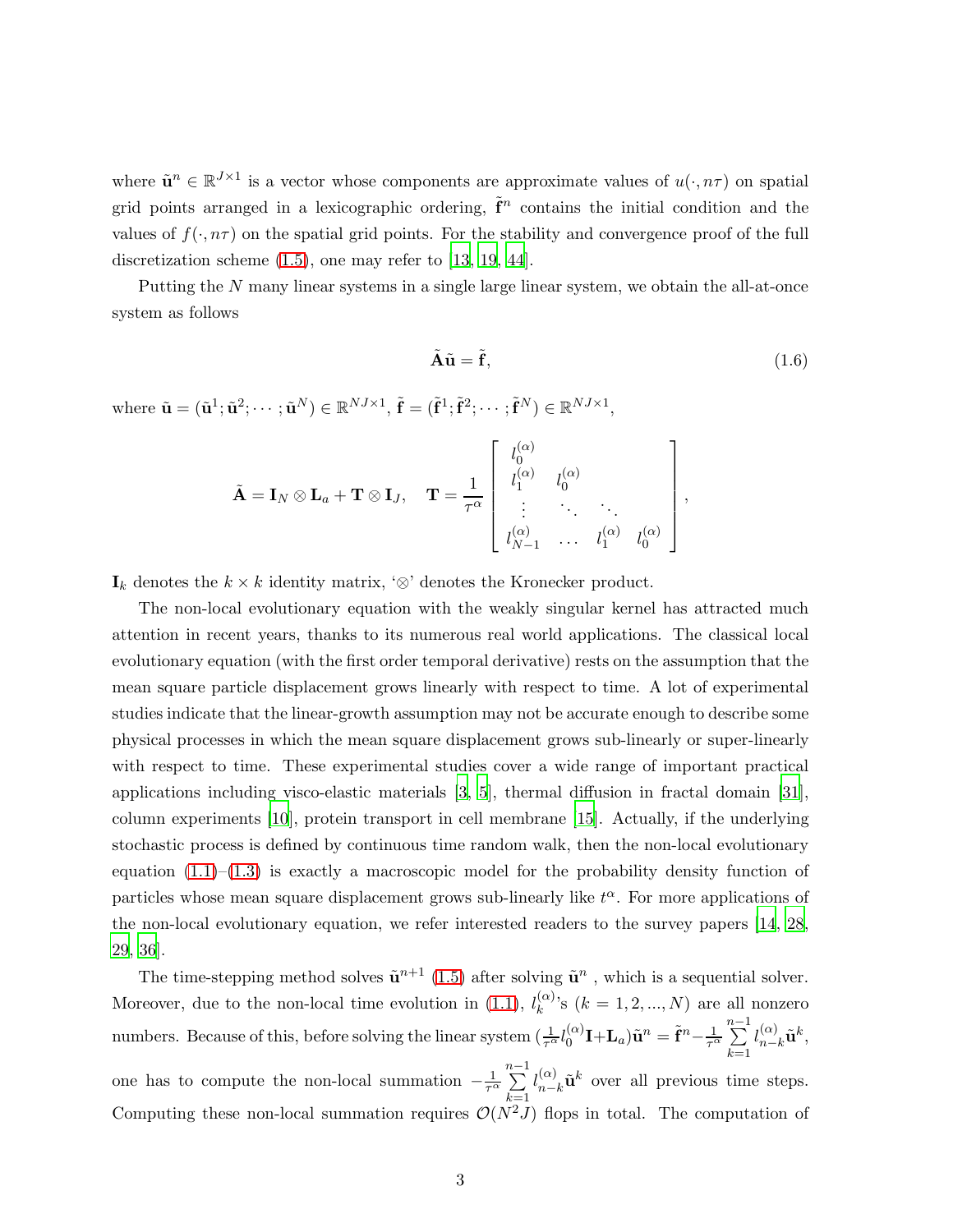such non-local summation is already expensive, let alone solving those local time linear systems. To remedy the situation, fast kernel compression methods are proposed in [\[2,](#page-18-4) [12](#page-19-6), [17](#page-19-7), [26](#page-20-5)] so that the non-local summation over all the previous time steps can be reduced to a local summation over only a few previous time steps. With these kernel compression techniques, the operation cost for computing the right hand side vectors for those local time linear systems can be reduced to  $\mathcal{O}(N \log^2 N)$  flops. However, these kernel compression methods are still implemented in a time-stepping pattern.

Besides the time-stepping method, PinT method is another type of popular methods for [\(1.5\)](#page-1-3), which solves  $\{\tilde{\mathbf{u}}^n | n = 1, 2, ..., N\}$  in a parallel way. In [\[9,](#page-18-5) [20](#page-19-8), [24](#page-20-6), [25](#page-20-7)], PinT algorithms are developed by employing a fast diagonalizable approximation to  $T$  in the all-at-once system [\(1.6\)](#page-2-0). The so approximated all-at-once system is block diagonalizable with each eigen-block corresponding to a complex scalar shifted spatial system. When a is a constant or  $d = 1$ , these complex spatial systems can be solved by fast Poisson solver or fast banded solver. However, when a is not a constant and  $d > 1$ , then there is no fast direct solver for these complex spatial systems. In [\[20](#page-19-8)], multigrid iterative solvers are proposed to solve these complex spatial systems. In general, there is no theoretical convergence guarantee for these complex multigrid solvers.

There are also other PinT algorithms proposed for the non-local evolutionary equation  $(1.1)$ – $(1.3)$  rather than the full discrete equations  $(1.5)$ . These algorithms include the temporal Laplace transform based algorithms [\[16](#page-19-9), [27](#page-20-8)] and parareal algorithms [\[6,](#page-18-6) [18](#page-19-10), [41,](#page-21-2) [43](#page-21-3)]. The Laplace transform based algorithms highly depends on regularity of f and it requires the computation of the temporal Laplace transform of f, which is usually expensive; see, e.g.,  $[9, 34, 35, 39]$  $[9, 34, 35, 39]$  $[9, 34, 35, 39]$  $[9, 34, 35, 39]$  $[9, 34, 35, 39]$  $[9, 34, 35, 39]$  for more discussions. For local time problems, the parareal algorithm was firstly proposed in [\[23\]](#page-19-11) and an interesting improved version using the parallel coarse grid correction can be found in [\[40\]](#page-21-5). Due to the non-local temporal convolution, a direct application of the parareal algorithm to the non-local evolutionary problem has its computational time non-uniformly distributed among the processors, because of which the processors for earlier time-steps have longer time waiting phenomenon. In [\[41\]](#page-21-2), a local time-integrator based the parareal algorithm is proposed for the non-local evolutionary equation to avoid the time waiting phenomenon. However, numerical results in [\[42](#page-21-6)] indicates that the local time-integrator based the parareal algorithm for the non-local evolutionary equation may converge slowly or even diverge sometimes.

By exchanging the order of the Kronecker product in  $\bf{A}$ , the all-at-once system [\(1.6\)](#page-2-0) can be equivalently rewritten as

<span id="page-3-0"></span>
$$
Au = f,\t\t(1.7)
$$

where  $\mathbf{A} = \mathbf{L}_a \otimes \mathbf{I}_N + \mathbf{I}_J \otimes \mathbf{T}$ . Clearly, [\(1.7\)](#page-3-0) can be obtained by applying a simple permutation transformation to  $\tilde{u}$  and  $f$ .

In this paper, we propose a novel two-sided PinT preconditioning technique for the all-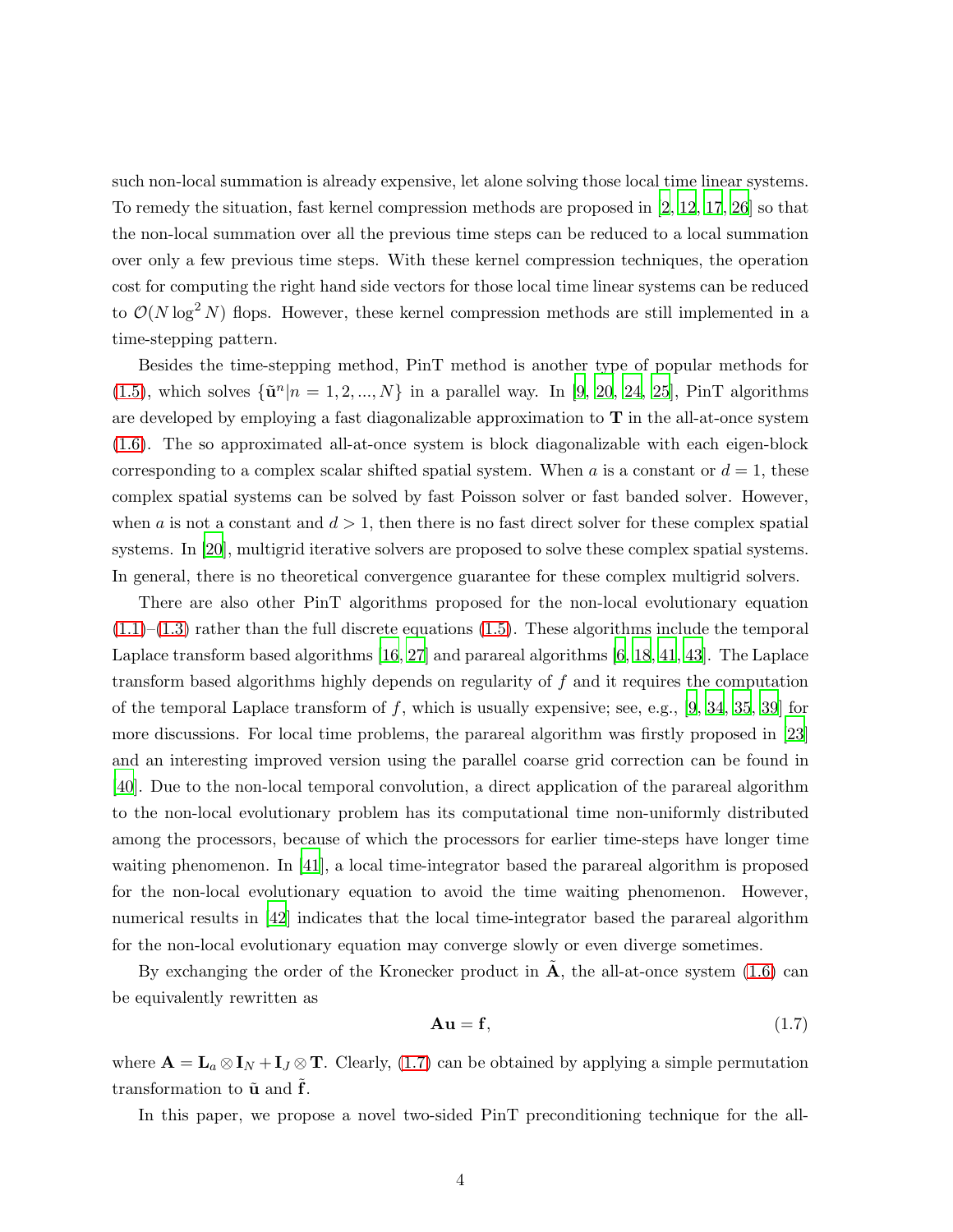at-once system [\(1.7\)](#page-3-0) with non-constant  $a(\mathbf{x})$  and arbitrary d. Our preconditioning technique begins with replacing  $a(\mathbf{x})$  by a constant  $\beta$  to obtain the constant-coefficient all-at-once matrix  $\mathbf{P} := (\beta \mathbf{L}_1) \otimes \mathbf{I}_N + \mathbf{I}_J \otimes \mathbf{T}$ , where  $\mathbf{L}_1 \in \mathbb{R}^{J \times J}$  is the discretization matrix of the constant Laplacian  $-\nabla^2$ . Instead of applying **P** directly, we develop a two-sided preconditioning technique from **P**. The right preconditioner is  $P_r := (\beta L_1)^{\frac{1}{2}} \otimes I_N$  and the left preconditioner  $P_l := PP_r^{-1} =$  $(\beta L_1)^{\frac{1}{2}} \otimes I_N + (\beta L_1)^{-\frac{1}{2}} \times T$ . It is proven in Theorem [4](#page-7-0) that the condition number of the two-sided preconditioned matrix  $P_l^{-1} A P_r^{-1}$  is uniformly bounded by the constant  $\hat{a}/\tilde{a}$ , which indicates that the convergence rate of Krylov subspace solver for the two-sided preconditioned system does not deteriorate as  $N$  or  $J$  increases. Indeed, the numerical results in Section [4](#page-12-0) show that the iteration number for the two-sided preconditioned system keeps bounded as  $N$  or  $J$ increases. Thanks to the fast diagonalizability of  $\mathbf{L}_1$  and triangular Toeplitz structure of  $\mathbf{T},$   $\mathbf{P}_r^{-1}$ is diagonalizable by multi-dimension fast sine transform (FST) and  $\mathbf{P}_l^{-1}$  is block diagonalizable by multi-dimension FST with each eigen-block being a triangular Toeplitz matrix. Because of the efficient representations of  $P_r^{-1}$  and  $P_l^{-1}$ , the matrix-vector product  $P_l^{-1}AP_r^{-1}v$  for a given vector **v** can be computed in a PinT pattern, requiring  $\mathcal{O}(NJ \log(NJ))$  flops; see Section [3](#page-8-0) for more details of the implementation. Hence, solving the all-at-once system using our two-sided preconditioning iterative method requires  $\mathcal{O}(NJ \log(NJ))$  flops in total, which is nearly optimal. The study of PinT preconditioning techniques for the all-at-once system from the non-local evolutionary equation is still in its infancy. To the best of our knowledge, for the non-local evolutionary equation  $(1.1)$ – $(1.3)$  with non-constant a, this is the first attempt to develop a PinT preconditioning technique that can be fast and exactly implemented in a linearithmic complexity and that the corresponding preconditioned system has a uniformly bounded condition number independent of N and J.

The rest of this paper is organized as follows. In Section 2, the condition number of the two-sided preconditioned all-at-once matrix is analyzed. In Section 3, a fast implementation for the two-sided preconditioning method is proposed and its complexity is discussed. In Section [3,](#page-8-0) numerical results are reported. In Section 5, we give conclusions and discusses few issues to be considered in future works.

# 2 A Two-Sided Preconditioning and Condition Number of the Preconditioned Matrix

In this section, we introduce the two-sided preconditioners and estimate the condition number of the preconditioned matrix.

Denote

$$
\beta=\sqrt{\hat{a}\check{a}}.
$$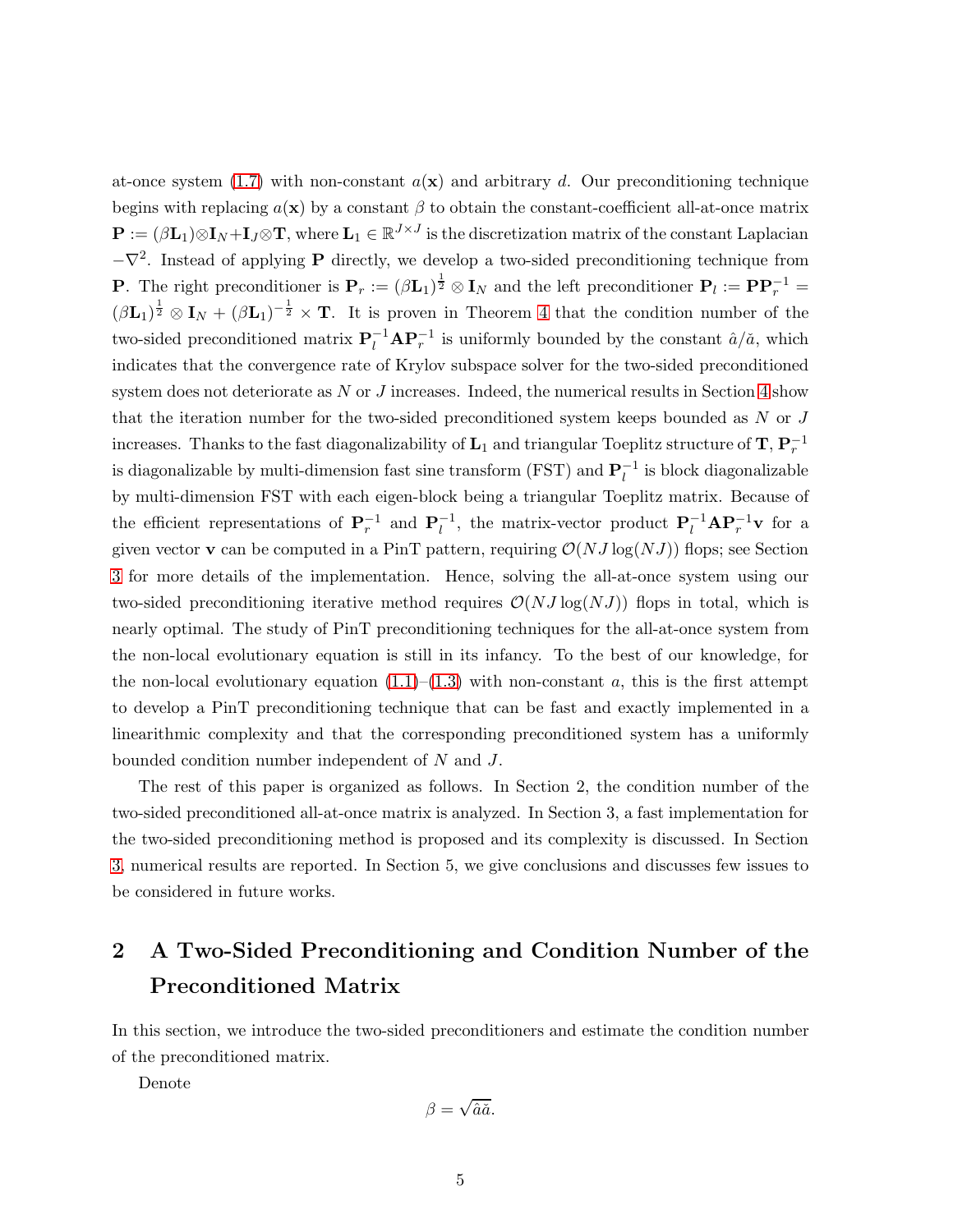It is clear that  $\check{a} \leq \beta \leq \hat{a}$ .

For any real symmetric positive semi-definite matrix  $\mathbf{B} \in \mathbb{R}^{k \times k}$ , define

$$
\mathbf{B}^z := \mathbf{V}^{\mathrm{T}} \mathrm{diag}([\mathbf{D}(i,i)]^z)_{i=1}^k \mathbf{V}, \quad z \in \mathbb{R},
$$

where  $\mathbf{B} = \mathbf{V}^T \mathbf{D} \mathbf{V}$  denotes the orthogonal diagonalization of **B**.

Recall that  $\mathbf{L}_1$  denotes the discretization of the constant-coefficient Laplacian  $-\nabla^2$ .

As mentioned in Section [1,](#page-1-4) our left preconditioner  $P_l$  and right preconditioner  $P_r$  are defined as follows

$$
\mathbf{P}_{l}=(\beta\mathbf{L}_{1})^{-\frac{1}{2}}\otimes\mathbf{T}+(\beta\mathbf{L}_{1})^{\frac{1}{2}}\otimes\mathbf{I}_{N},\quad\mathbf{P}_{r}=(\beta\mathbf{L}_{1})^{\frac{1}{2}}\otimes\mathbf{I}_{N}.
$$

Then, to solve  $(1.7)$ , it is equivalent to solve the linear system  $(2.1)$  and to compute the scaling step [\(2.2\)](#page-5-1)

<span id="page-5-0"></span>
$$
\mathbf{P}_l^{-1}\mathbf{A}\mathbf{P}_r^{-1}\hat{\mathbf{u}} = \mathbf{P}_l^{-1}\mathbf{f},\qquad(2.1)
$$

<span id="page-5-2"></span><span id="page-5-1"></span>
$$
\mathbf{u} = \mathbf{P}_r^{-1} \hat{\mathbf{u}}.\tag{2.2}
$$

[\(2.1\)](#page-5-0) is the so-called two-sided preconditioned linear system. The Krylov subspace solver is employed to solve [\(2.1\)](#page-5-0). In iteration process of a Krylov subspace solver for [\(2.2\)](#page-5-1), it only requires to compute some matrix-vector products  $P_l^{-1} A P_r^{-1} v$  for some given vectors v. Hence, the matrix  $P_l^{-1}AP_r^{-1}$  is never formed explicitly in the computational process. Instead,  $P_l^{-1}AP_r^{-1}v$  is computed by  $(\mathbf{P}_l^{-1}(\mathbf{A}(\mathbf{P}_r^{-1}\mathbf{v})))$ . More details on fast computation of the matrix-vector product and [\(2.2\)](#page-5-1) will be discussed in Section [3.](#page-8-0)

Before estimating the condition number of the preconditioned matrix  $P_l^{-1} A P_r^{-1}$ , we introduce some preliminaries and lemmas first.

For any real symmetric matrices  $C_1, C_2 \in \mathbb{R}^{k \times k}$ , denote  $C_2 \succ (or \geq) C_1$  if  $C_2 - C_1$  is positive definite (or semi-definite). Especially, we denote  $\mathbf{C}_2 \succ (\text{or } \succeq) \mathbf{O}$ , if  $\mathbf{C}_2$  itself is positive definite (or semi-definite). Also,  $C_1 \prec (or \preceq) C_2$  and  $O \prec (or \preceq) C_2$  have the same meanings as those of  $\mathbf{C}_2 \succ (\text{or } \succeq) \mathbf{C}_1$  and  $\mathbf{C}_2 \succ (\text{or } \succeq) \mathbf{O}$ , respectively.

Some assumptions on the spatial discretization matrix  $L_a$  are listed as follows.

#### Assumption 1

- (i)  $\mathbf{L}_a$  is linear with respect to  $a(\mathbf{x})$ , i.e., for any real-valued function p and q defined on  $\Omega$ and any real constant c, it holds  $\mathbf{L}_{p+q} = \mathbf{L}_p + \mathbf{L}_q$  and  $\mathbf{L}_{cp} = c\mathbf{L}_p$ .
- (ii)  $\mathbf{L}_p$  is symmetric for any  $p : \Omega \mapsto \mathbb{R}$ .
- (iii)  $L_p \succeq O$  for any nonnegative function  $p : \Omega \mapsto \mathbb{R}$ .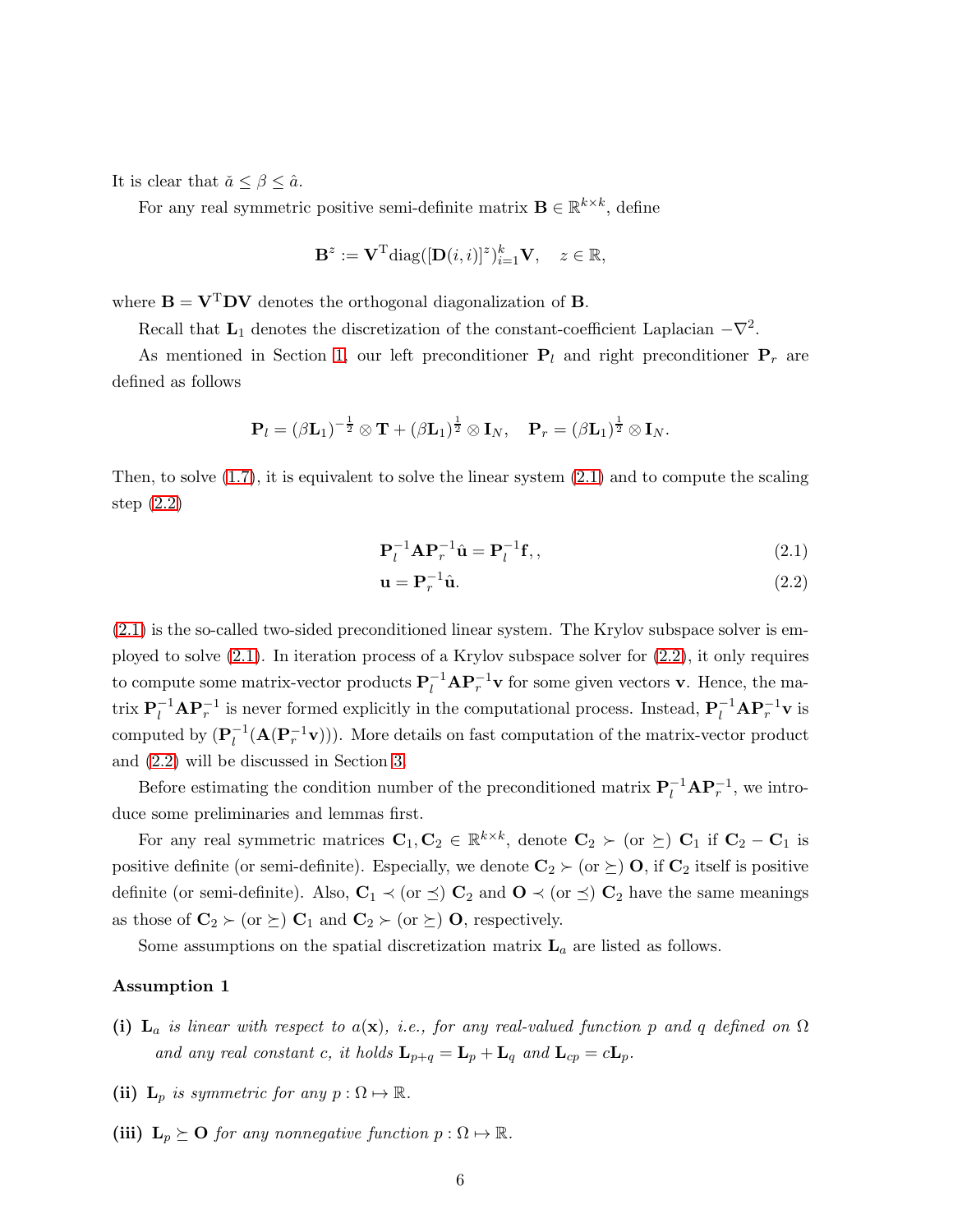<span id="page-6-1"></span>(iv)  $\mathbf{L}_p \succ \mathbf{O}$  for any positive function  $p : \Omega \mapsto \mathbb{R}$ .

Lemma 1 (i)  $\mathbf{O} \prec \tilde{a} \mathbf{L}_1 \preceq \mathbf{L}_a \preceq \hat{a} \mathbf{L}_1;$ 

(ii)  $\check{a}I_J \preceq L_1^{-\frac{1}{2}}L_aL_1^{-\frac{1}{2}} \preceq \hat{a}I_J.$ 

where we recall that the positive constants  $\check{a}$  and  $\hat{a}$  are lower and upper bounds of a, respectively.

Proof: (i) follows from Assumption [1.](#page-5-2)

Let  $\mathbf{z} \in \mathbb{R}^{J \times 1}$  be an arbitrary nonzero vector. Then,

$$
\frac{\mathbf{z}^{\mathrm{T}}\mathbf{L}_1^{-\frac{1}{2}}\mathbf{L}_a\mathbf{L}_1^{-\frac{1}{2}}\mathbf{z}}{\mathbf{z}^{\mathrm{T}}\mathbf{z}}\frac{\mathbf{y}=\mathbf{L}_1^{-\frac{1}{2}}\mathbf{z}}{\mathbf{y}^{\mathrm{T}}\mathbf{L}_1\mathbf{y}},
$$

which together with  $(i)$  implies that

$$
\check{a} \leq \frac{\mathbf{z}^{\mathrm{T}} \mathbf{L}_1^{-\frac{1}{2}} \mathbf{L}_a \mathbf{L}_1^{-\frac{1}{2}} \mathbf{z}}{\mathbf{z}^{\mathrm{T}} \mathbf{z}} \leq \hat{a}.
$$

<span id="page-6-3"></span>The proof is complete.

**Lemma 2** Let  $\mathbf{B}_1, \mathbf{B}_2 \in \mathbb{R}^{k \times k}$  be real symmetric matrices such that  $\mathbf{O} \prec \mathbf{B}_1 \preceq \mathbf{B}_2$ . Then,  $\mathbf{O} \prec \mathbf{B}_2^{-1} \preceq \mathbf{B}_1^{-1}.$ 

**Proof:** It is clear that  $\mathbf{B}_1^{-1} \succ \mathbf{O}$  and  $\mathbf{B}_2^{-1} \succ \mathbf{O}$ . Notice that  $\mathbf{B}_1^{\frac{1}{2}} \mathbf{B}_2^{-1} \mathbf{B}_1^{\frac{1}{2}} = (\mathbf{B}_1^{\frac{1}{2}} \mathbf{B}_2^{-\frac{1}{2}}) (\mathbf{B}_2^{-\frac{1}{2}} \mathbf{B}_1^{\frac{1}{2}})$ is similar<sup>[1](#page-6-0)</sup> to  $(\mathbf{B}_2^{-\frac{1}{2}}\mathbf{B}_1^{\frac{1}{2}})(\mathbf{B}_1^{\frac{1}{2}}\mathbf{B}_2^{-\frac{1}{2}}) = \mathbf{B}_2^{-\frac{1}{2}}\mathbf{B}_1\mathbf{B}_2^{-\frac{1}{2}}$ , which means  $\mathbf{B}_1^{\frac{1}{2}}\mathbf{B}_2^{-1}\mathbf{B}_1^{\frac{1}{2}}$  and  $\mathbf{B}_2^{-\frac{1}{2}}\mathbf{B}_1\mathbf{B}_2^{-\frac{1}{2}}$ have the same spectrum. Moreover,

$$
\frac{\mathbf{z}^{\mathrm{T}}\mathbf{B}_2^{-\frac{1}{2}}\mathbf{B}_1\mathbf{B}_2^{-\frac{1}{2}}\mathbf{z}}{\mathbf{z}^{\mathrm{T}}\mathbf{z}}\xrightarrow{\mathbf{y}=\mathbf{B}_2^{-\frac{1}{2}}\mathbf{z}}\frac{\mathbf{y}^{\mathrm{T}}\mathbf{B}_1\mathbf{y}}{\mathbf{y}^{\mathrm{T}}\mathbf{B}_2\mathbf{y}}\leq 1,
$$

which means the maximal eigenvalue of  $B_2^{-\frac{1}{2}}B_1B_2^{-\frac{1}{2}}$  is no larger than 1. Thus, maximal eigenvalue of  $\mathbf{B}_1^{\frac{1}{2}} \mathbf{B}_2^{-1} \mathbf{B}_1^{\frac{1}{2}}$  is no larger than 1. Hence,

$$
1 \geq \frac{\mathbf{z}^{\mathrm{T}} \mathbf{B}_{1}^{\frac{1}{2}} \mathbf{B}_{2}^{-1} \mathbf{B}_{1}^{\frac{1}{2}} \mathbf{z}}{\mathbf{z}^{\mathrm{T}} \mathbf{z}} \xrightarrow{\mathbf{y} = \mathbf{B}^{\frac{1}{2}} \mathbf{z}} \frac{\mathbf{y}^{\mathrm{T}} \mathbf{B}_{2}^{-1} \mathbf{y}}{\mathbf{y}^{\mathrm{T}} \mathbf{B}^{-1}_{1} \mathbf{y}},
$$

<span id="page-6-2"></span>which implies  $\mathbf{B}_2^{-1} \preceq \mathbf{B}_1^{-1}$ . The proof is complete.

**Lemma 3** (see [\[21](#page-19-12)]) For any  $\alpha \in (0,1)$ , it holds that  $l_0^{(\alpha)} > 0$  and  $\mathbf{T} + \mathbf{T}^{\mathrm{T}} > \mathbf{O}$ .

 $\Box$ 

<span id="page-6-0"></span><sup>&</sup>lt;sup>1</sup> see the definition of matrix similarity in [\[11](#page-19-13)]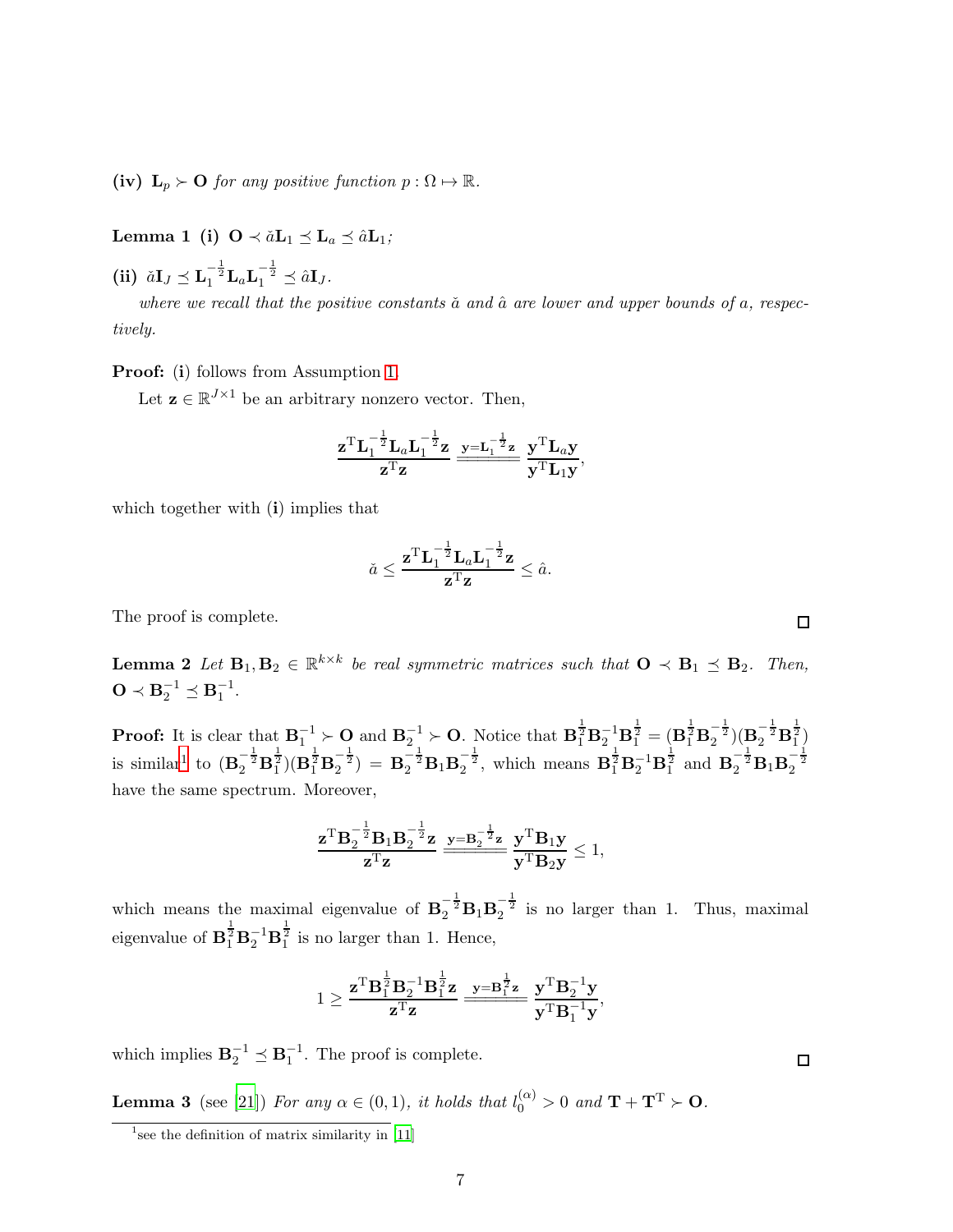The following proposition holds obviously.

**Proposition 1** For positive numbers  $\xi_i$ ,  $\zeta_i$  ( $1 \leq i \leq m$ ), it obviously holds that

<span id="page-7-2"></span>
$$
\min_{1 \le i \le m} \frac{\xi_i}{\zeta_i} \le \bigg(\sum_{i=1}^m \zeta_i\bigg)^{-1} \bigg(\sum_{i=1}^m \xi_i\bigg) \le \max_{1 \le i \le m} \frac{\xi_i}{\zeta_i}.
$$

For any invertible matrix  $\mathbf{B} \in \mathbb{R}^{k \times k}$ , define its condition number  $\kappa_2(\mathbf{B})$  by

$$
\kappa_2({\bf B}):=||{\bf B}^{-1}||_2||{\bf B}||_2.
$$

<span id="page-7-0"></span>**Theorem 4** Condition number of the preconditioned matrix  $P_l^{-1} A P_r^{-1}$  is uniformly bounded by a constant independent of  $N$  and  $J$ , i.e.,

$$
\sup_{N,J} \kappa_2(\mathbf{P}_l^{-1}\mathbf{A}\mathbf{P}_r^{-1}) \le \sigma_0,
$$

where  $\sigma_0 = \frac{\hat{a}}{\tilde{a}}$  $\frac{a}{\check{a}}$  is a positive constant independent of N and J.

**Proof:** Denote  $\hat{\mathbf{A}} = \mathbf{L}_a^{\frac{1}{2}} \otimes \mathbf{I}_N + \mathbf{L}_a^{-\frac{1}{2}} \otimes \mathbf{T}$ . Recall that  $\mathbf{P}_r = (\beta \mathbf{L}_1)^{\frac{1}{2}} \otimes \mathbf{I}_N$ . Then, it is clear that

$$
\mathbf{A} = \hat{\mathbf{A}} (\mathbf{L}_{a}^{\frac{1}{2}} \otimes \mathbf{I}_{N}),
$$
  

$$
(\mathbf{P}_{l}^{-1} \mathbf{A} \mathbf{P}_{r}^{-1}) (\mathbf{P}_{l}^{-1} \mathbf{A} \mathbf{P}_{r}^{-1})^{\mathrm{T}} = \mathbf{P}_{l}^{-1} \hat{\mathbf{A}} [(\mathbf{L}_{a}^{\frac{1}{2}} (\beta \mathbf{L}_{1})^{-1} \mathbf{L}_{a}^{\frac{1}{2}}) \otimes \mathbf{I}_{N}] \hat{\mathbf{A}}^{\mathrm{T}} \mathbf{P}_{l}^{-\mathrm{T}}.
$$

Moreover, it is easy to see that  $(\mathbf{L}_{a}^{\frac{1}{2}} \mathbf{L}_{1}^{-1} \mathbf{L}_{a}^{\frac{1}{2}}) \otimes \mathbf{I}_{N}$  is similar to  $(\mathbf{L}_{1}^{-\frac{1}{2}} \mathbf{L}_{a} \mathbf{L}_{1}^{-\frac{1}{2}}) \otimes \mathbf{I}_{N}$ , which together with Lemma  $1(ii)$  implies that

<span id="page-7-3"></span>
$$
\sqrt{\frac{\check{a}}{\hat{a}}}\mathbf{I}_{NJ} = \frac{\check{a}}{\beta}\mathbf{I}_{NJ} \preceq (\mathbf{L}_{a}^{\frac{1}{2}}(\beta \mathbf{L}_{1})^{-1}\mathbf{L}_{a}^{\frac{1}{2}}) \otimes \mathbf{I}_{N} \preceq \frac{\hat{a}}{\beta}\mathbf{I}_{NJ} = \sqrt{\frac{\hat{a}}{\check{a}}}\mathbf{I}_{NJ}.
$$

Here,  $I_{NJ}$  denotes the  $(NJ) \times (NJ)$  identity matrix.

Hence,

<span id="page-7-1"></span>
$$
\sqrt{\frac{\check{a}}{\hat{a}}}\mathbf{P}_l^{-1}\hat{\mathbf{A}}\hat{\mathbf{A}}^{\mathrm{T}}\mathbf{P}_l^{-\mathrm{T}} \preceq (\mathbf{P}_l^{-1}\mathbf{A}\mathbf{P}_r^{-1})(\mathbf{P}_l^{-1}\mathbf{A}\mathbf{P}_r^{-1})^{\mathrm{T}} \preceq \sqrt{\frac{\hat{a}}{\check{a}}}\mathbf{P}_l^{-1}\hat{\mathbf{A}}\hat{\mathbf{A}}^{\mathrm{T}}\mathbf{P}_l^{-\mathrm{T}}.
$$
 (2.3)

It thus remains to estimate Rayleigh quotient of  $P_l^{-1} \hat{A} \hat{A}^T P_l^{-T}$ . Let  $z \in \mathbb{R}^{JN \times 1}$  denote any non-zero vector. Then,

$$
\frac{\mathbf{z}^{\mathrm{T}} \mathbf{P}_{l}^{-1} \hat{\mathbf{A}} \hat{\mathbf{A}}^{\mathrm{T}} \mathbf{P}_{l}^{-\mathrm{T}} \mathbf{z}}{\mathbf{z}^{\mathrm{T}} \mathbf{z}} \frac{\mathbf{y} = \mathbf{P}_{l}^{-\mathrm{T}} \mathbf{z}}{\mathbf{y}^{\mathrm{T}} \mathbf{P}_{l} \mathbf{P}_{l}^{\mathrm{T}} \mathbf{y}}\n= \frac{\mathbf{y}^{\mathrm{T}} [\mathbf{L}_{a} \otimes \mathbf{I}_{N} + \mathbf{I}_{J} \otimes (\mathbf{T} + \mathbf{T}^{\mathrm{T}}) + \mathbf{L}_{a}^{-1} \otimes (\mathbf{T} \mathbf{T}^{\mathrm{T}})] \mathbf{y}}{\mathbf{y}^{\mathrm{T}} [(\beta \mathbf{L}_{1}) \otimes \mathbf{I}_{N} + \mathbf{I}_{J} \otimes (\mathbf{T} + \mathbf{T}^{\mathrm{T}}) + (\beta \mathbf{L}_{1})^{-1} \otimes (\mathbf{T} \mathbf{T}^{\mathrm{T}})] \mathbf{y}},
$$
\n(2.4)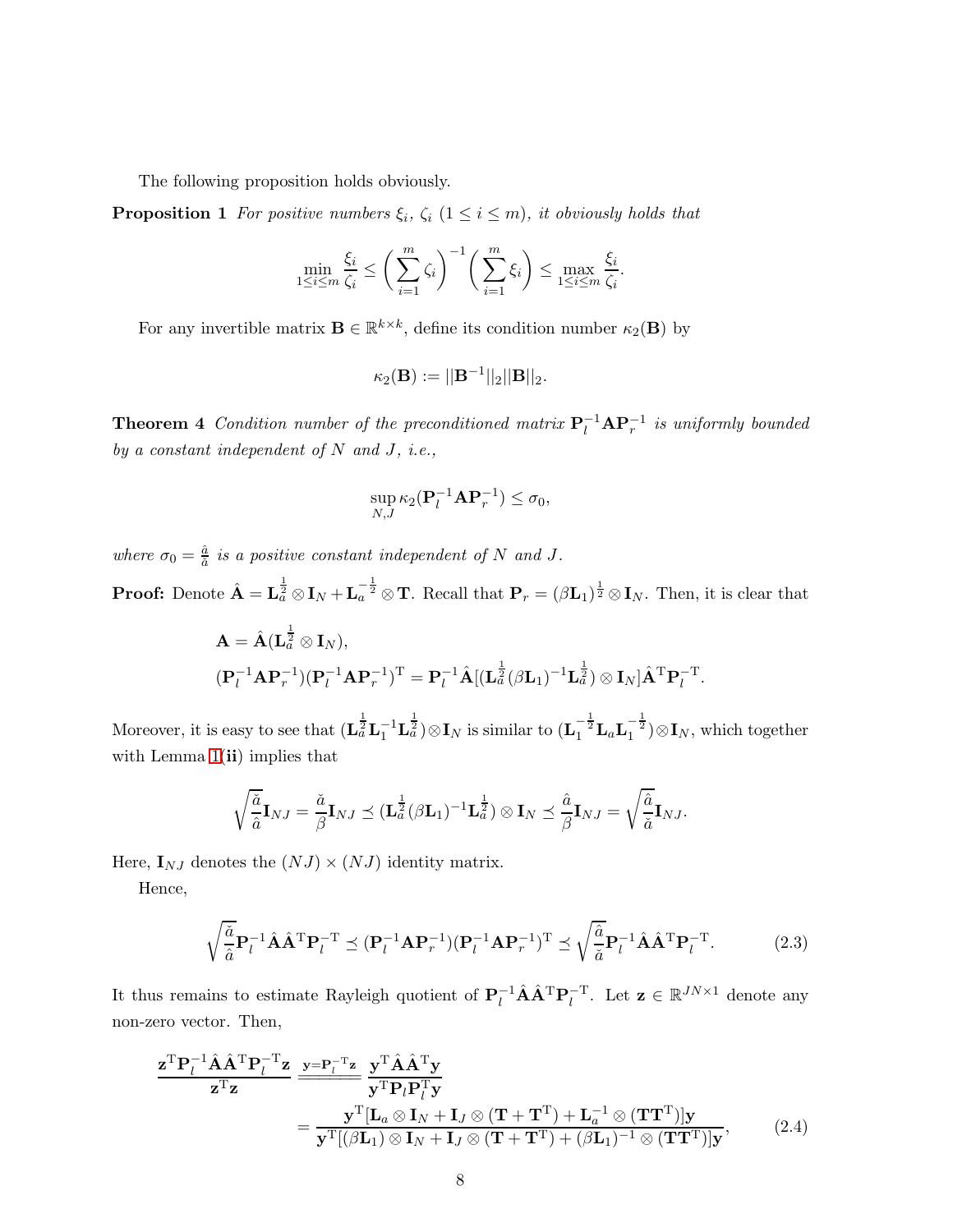By Lemma [3,](#page-6-2) we know that  $T+T^T \succ O$ . Since T is a lower triangular matrix with its diagonal entries all equal to  $l_0^{(\alpha)} > 0$ , **T** is invertible and thus **TT**<sup>T</sup>  $\succ$  **O**. That means the matrices appearing in the numerator and the denominator of right hand side of [\(2.4\)](#page-7-1) are all positive definite. Thus, Proposition [1](#page-7-2) is applicable to estimating [\(2.4\)](#page-7-1).

By Lemma  $1(i)$ ,

<span id="page-8-1"></span>
$$
\sqrt{\frac{\check{a}}{\hat{a}}} = \frac{\check{a}}{\beta} \le \frac{\mathbf{y}^{\mathrm{T}} (\mathbf{L}_{a} \otimes \mathbf{I}_{N}) \mathbf{y}}{\mathbf{y}^{\mathrm{T}} [(\beta \mathbf{L}_{1}) \otimes \mathbf{I}_{N}] \mathbf{y}} \le \frac{\hat{a}}{\beta} = \sqrt{\frac{\hat{a}}{\check{a}}}.
$$
\n(2.5)

By Lemma  $1(i)$  and Lemma [2,](#page-6-3)

$$
\sqrt{\frac{\check{a}}{\hat{a}}} = \frac{\beta}{\hat{a}} = \frac{\mathbf{y}^{\mathrm{T}}[\hat{a}^{-1}\mathbf{L}_{1}^{-1} \otimes (\mathbf{T}\mathbf{T}^{\mathrm{T}})]\mathbf{y}}{\mathbf{y}^{\mathrm{T}}[(\beta\mathbf{L}_{1})^{-1} \otimes (\mathbf{T}\mathbf{T}^{\mathrm{T}})]\mathbf{y}} \leq \frac{\mathbf{y}^{\mathrm{T}}[\mathbf{L}_{a}^{-1} \otimes (\mathbf{T}\mathbf{T}^{\mathrm{T}})]\mathbf{y}}{\mathbf{y}^{\mathrm{T}}[(\beta\mathbf{L}_{1})^{-1} \otimes (\mathbf{T}\mathbf{T}^{\mathrm{T}})]\mathbf{y}} \leq \frac{\mathbf{y}^{\mathrm{T}}[\hat{a}^{-1}\mathbf{L}_{1}^{-1} \otimes (\mathbf{T}\mathbf{T}^{\mathrm{T}})]\mathbf{y}}{\mathbf{y}^{\mathrm{T}}[(\beta\mathbf{L}_{1})^{-1} \otimes (\mathbf{T}\mathbf{T}^{\mathrm{T}})]\mathbf{y}} = \frac{\beta}{\check{a}} = \sqrt{\frac{\hat{a}}{\check{a}}}.
$$
\n(2.6)

Applying Proposition [1](#page-7-2) to [\(2.4\)](#page-7-1), [\(2.5\)](#page-8-1) and [\(2.6\)](#page-8-2), we obtain that

$$
\sqrt{\frac{\check a}{\hat a}}=\min\left\{\frac{\check a}{\beta},1,\frac{\beta}{\hat a}\right\}\le \frac{{\bf z}^{\rm T}{\bf P}_l^{-1}\hat {\bf A}\hat {\bf A}^{\rm T}{\bf P}_l^{-{\rm T}}{\bf z}}{\bf z}^{\rm T}{\bf z}\le \max\left\{\frac{\hat a}{\beta},1,\frac{\beta}{\check a}\right\}=\sqrt{\frac{\hat a}{\check a}},
$$

which together with  $(2.3)$  implies that

<span id="page-8-3"></span>
$$
\frac{\check{a}}{\hat{a}}\mathbf{I}_{NJ} \preceq (\mathbf{P}_l^{-1}\mathbf{A}\mathbf{P}_r^{-1})(\mathbf{P}_l^{-1}\mathbf{A}\mathbf{P}_r^{-1})^{\mathrm{T}} \preceq \frac{\hat{a}}{\check{a}}\mathbf{I}_{NJ}.\tag{2.7}
$$

[\(2.7\)](#page-8-3) implies that

$$
\kappa_2(\mathbf{P}_l^{-1}\mathbf{A}\mathbf{P}_r^{-1}) \leq \sqrt{\left(\frac{\hat{a}}{\check{a}}\right) / \left(\frac{\check{a}}{\hat{a}}\right)} = \frac{\hat{a}}{\check{a}} = \sigma_0.
$$

The proof is complete.

<span id="page-8-4"></span>With the condition number estimation in Theorem [4,](#page-7-0) one can immediately get the following corollary.

Corollary 5 (see [\[38](#page-21-7), Theorem 38.5]) The normalized conjugate gradient (NCG) solver for the preconditioned system [\(2.1\)](#page-5-0) has a linear convergence rate  $\frac{\sigma_0 - 1}{\sigma_0 + 1} < 1$  with  $\sigma_0$  given in Theorem [4,](#page-7-0) which is independent of N and J.

### <span id="page-8-0"></span>3 The Implementation

In this section, we propose a fast implementation of Krylov subspace solver for solving the preconditioned system [\(2.1\)](#page-5-0). To fast implement a Krylov subspace solver, it suffices to fast

<span id="page-8-2"></span> $\Box$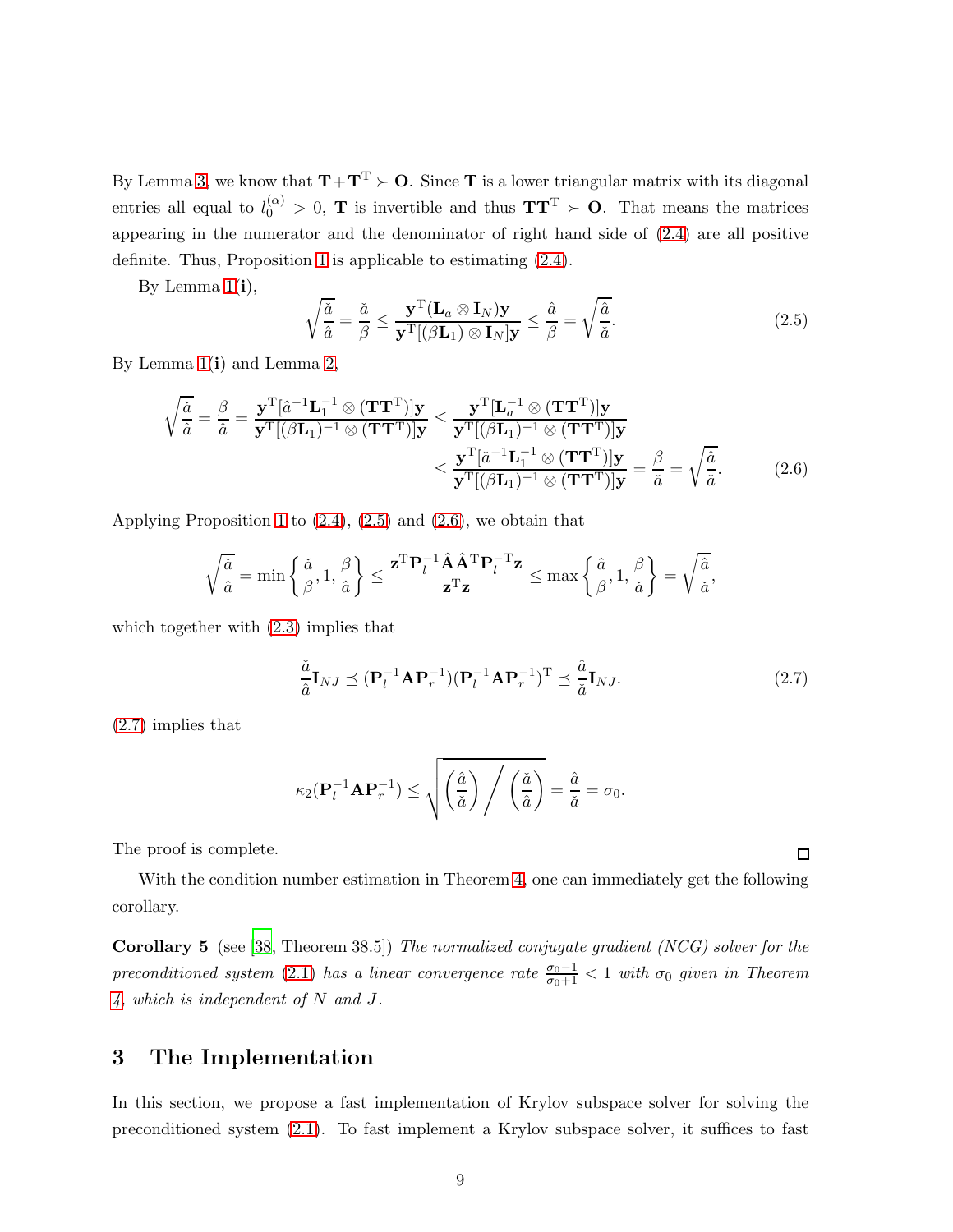implement the underlying matrix-vector product. In other words, we will discuss in this section how to fast compute a matrix-vector product  $P_l^{-1} A P_r^{-1} v$  for an arbitrarily given vector v. Also, the fast computation of  $(2.2)$  with given  $\hat{u}$  will be discussed in this section.

We firstly introduce some preliminaries.

Recall that the physical domain  $\Omega = \prod$ d  $i=1$  $(\check{c}_i, \hat{c}_i)$  and the spatial operator is discretized by the central difference scheme on uniform grid. Partition the interval  $[\check{c}_i, \hat{c}_i]$  into  $m_i$  uniform sub-intervals with  $h_i = (\hat{c}_i - \check{c}_i)/(m_i + 1)$  as the stepsize. Clearly,  $J = \prod_i$ d  $i=1$  $m_i$ . Denote

$$
m_1^- = m_d^+ = 1, \quad m_i^- = \prod_{j=1}^{i-1} m_j, \quad m_i^+ = \prod_{j=i+1}^d m_j, \quad i = 2, 3, ..., d-1,
$$
  

$$
\mathbf{W}_m = \begin{bmatrix} 2 & -1 & & \\ -1 & 2 & -1 & \\ & \ddots & \ddots & \ddots \\ & & -1 & 2 & -1 \\ & & & -1 & 2 \end{bmatrix} \in \mathbb{R}^{m \times m}.
$$

Then, it is well-known that

$$
\mathbf{L}_1 = \sum_{i=1}^d \mathbf{I}_{m_i^-} \otimes (h_i^{-2} \mathbf{W}_{m_i}) \otimes \mathbf{I}_{m_i^+}.
$$

Denote

<span id="page-9-0"></span>
$$
\mathbf{S}_m := \sqrt{\frac{2}{m+1}} \left[ \sin\left(\frac{i j \pi}{m+1}\right) \right]_{i,j=1}^m.
$$
\n(3.1)

 $\mathbf{S}_m$  is called  $m \times m$  one-dimension sine transform matrix.

Some properties of  $\mathbf{S}_m$  is given in the following proposition.

- **Proposition 2** (i) For any m,  $S_m$  is real orthogonal and symmetric, i.e.,  $S_m S_m^T = I_m$  and  $\mathbf{S}_m = \mathbf{S}_m^{\mathrm{T}}.$
- (ii) For any m,  $\mathbf{W}_m$  is diagonalizable by  $\mathbf{S}_m$ , i.e.,

$$
\mathbf{W}_m = \mathbf{S}_m \mathbf{D}_m \mathbf{S}_m^{\mathrm{T}}, \quad \mathbf{D}_m = \text{diag}\left(4\sin^2\left(\frac{i\pi}{2(m+1)}\right)\right)_{i=1}^m.
$$

**Proof:** It can be proven by straight forward calculation.

Define d-dimension sine transform matrix as

$$
\mathbf{Q}:=\mathbf{S}_{m_1}\otimes \mathbf{S}_{m_2}\otimes \cdots \otimes \mathbf{S}_{m_d}.
$$

 $\Box$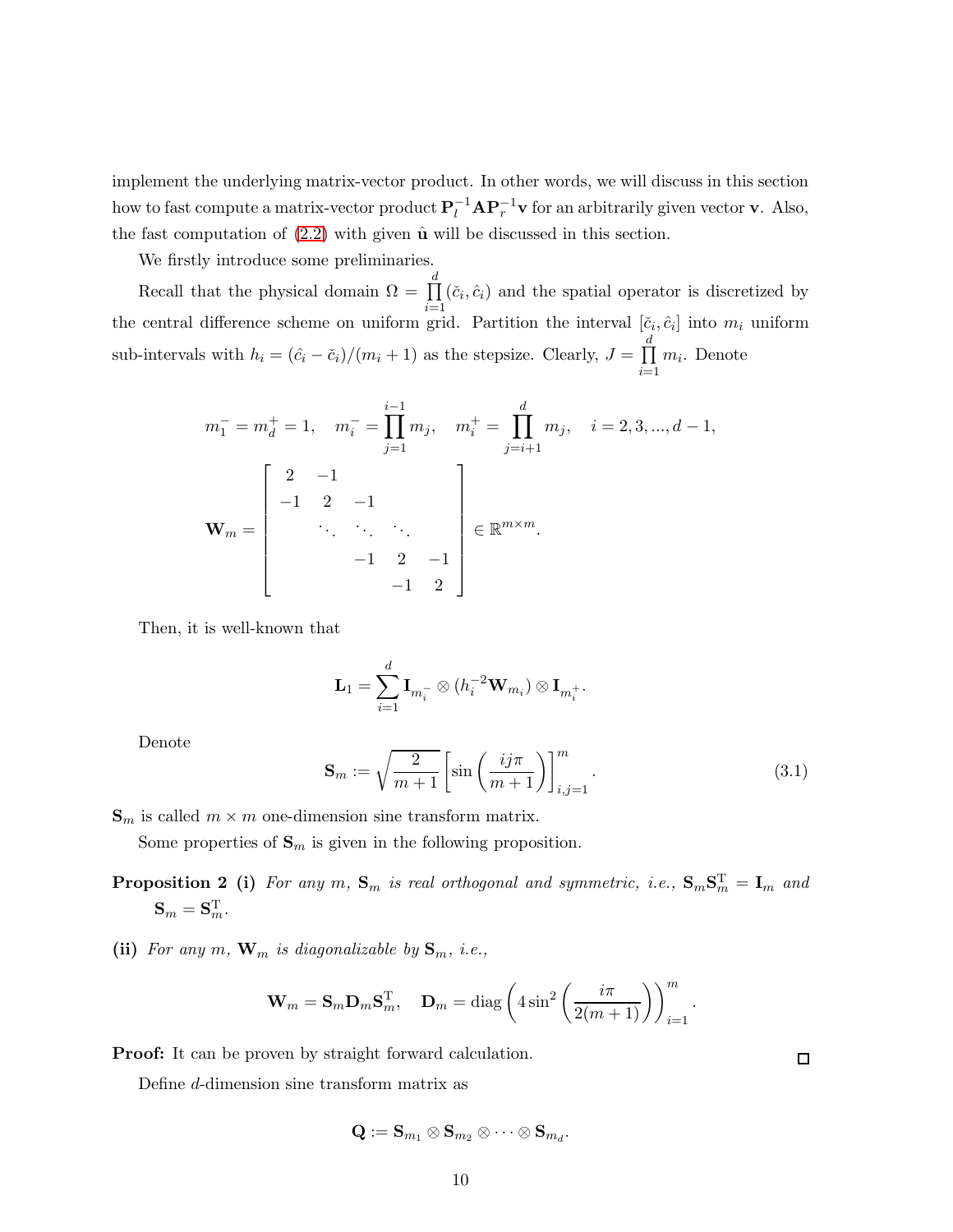Proposition [2\(](#page-9-0)i) immediately implies Proposition [3.](#page-10-0)

**Proposition 3 Q** is real orthogonal and symmetric, i.e.,  $\mathbf{Q}^{\mathrm{T}}\mathbf{Q} = \mathbf{I}_J$  and  $\mathbf{Q} = \mathbf{Q}^{\mathrm{T}}$ .

Moreover, Proposition [2](#page-9-0) also implies that

<span id="page-10-1"></span><span id="page-10-0"></span>
$$
\mathbf{L}_1 = \mathbf{Q} \Lambda \mathbf{Q}^{\mathrm{T}} = \mathbf{Q} \Lambda \mathbf{Q},\tag{3.2}
$$

with

$$
\mathbf{\Lambda}=\sum_{i=1}^d \mathbf{I}_{m_i^-}\otimes (h_i^{-2}\mathbf{D}_{m_i})\otimes \mathbf{I}_{m_i^+}.
$$

Clearly,  $\Lambda$  is a positive definite diagonal matrix with its diagonal entries explicitly known.

By Proposition [3](#page-10-0) and [\(3.2\)](#page-10-1), we know that

$$
\mathbf{P}_r^{-1} = (\mathbf{Q} \otimes \mathbf{I}_N) (\beta^{-\frac{1}{2}} \mathbf{\Lambda}^{-\frac{1}{2}} \otimes \mathbf{I}_N) (\mathbf{Q} \otimes \mathbf{I}_N).
$$

<span id="page-10-2"></span>**Lemma 6** (see [\[8,](#page-18-7) Algorithm 1.4.2]) For any positive integer m and an arbitrarily given  $y \in$  $\mathbb{R}^{m\times 1}$ , the computation of the matrix-vector product  $\mathbf{S}_m$ y requires  $\mathcal{O}(m\log m)$  flops.

**Proof:** Actually, [\[8](#page-18-7), Algorithm 1.4.2] computes  $S_m y$  by acting a fast Fourier transform (FFT) on an extended vector  $[0; \mathbf{y}; 0; -\mathbf{y}(m); -\mathbf{y}(m-1); \cdots; -\mathbf{y}(1)] \in \mathbb{R}^{2(m+1)\times 1}$ . Meanwhile, FFT of a length-n vector requires  $\mathcal{O}(n \log n)$  flops; see, e.g., the chirp z-transform [\[33](#page-20-11)]. This is how we obtain Lemma [6.](#page-10-2) □

By properties of Kronecker product and Lemma [6,](#page-10-2) we know that the computation of  $\mathbf{P}_r^{-1}\mathbf{v}$ for a given vector  $\mathbf{v} \in \mathbb{R}^{NJ \times 1}$  requires  $\mathcal{O}(NJ \log J)$  flops. That means the computation of  $(2.2)$ requires  $\mathcal{O}(NJ \log J)$  flops once  $\hat{\mathbf{u}}$  is given.

In what follows, we discuss the fast computation of a matrix-vector product  $\hat{\mathbf{v}} = \mathbf{P}_l^{-1} \mathbf{A} \mathbf{P}_r^{-1} \mathbf{v}$ for a given vector  $\mathbf{v} \in \mathbb{R}^{NJ \times 1}$ . Clearly, the computation of  $\hat{\mathbf{v}}$  can be divided into the following three steps.

<span id="page-10-3"></span>Step 1: Compute  $\dot{\mathbf{v}} = \mathbf{P}_r^{-1} \mathbf{v},$  (3.3)

Step 2 : Compute  $\ddot{\mathbf{v}} = \mathbf{A}\dot{\mathbf{v}}$ , (3.4)

<span id="page-10-5"></span><span id="page-10-4"></span>Step 3: Compute 
$$
\hat{\mathbf{v}} = \mathbf{P}_l^{-1} \ddot{\mathbf{v}}.
$$
 (3.5)

Similar to the above discussion for computation of [\(2.2\)](#page-5-1), we know that the computation of  $(3.3)$  requires  $\mathcal{O}(NJ \log J)$  flops. It remains to discuss the computation of  $(3.4)$  and  $(3.5)$ .

Notice that  $\ddot{\mathbf{v}} = \mathbf{A}\dot{\mathbf{v}} = (\mathbf{L}_a \otimes \mathbf{I}_N)\dot{\mathbf{v}} + (\mathbf{I}_J \otimes \mathbf{T})\dot{\mathbf{v}}$ . It is clear that  $\mathbf{L}_a$  is a sparse matrix with  $\mathcal{O}(J)$  nonzero entries. Moreover, **T** is a Toeplitz matrix whose matrix-vector product requires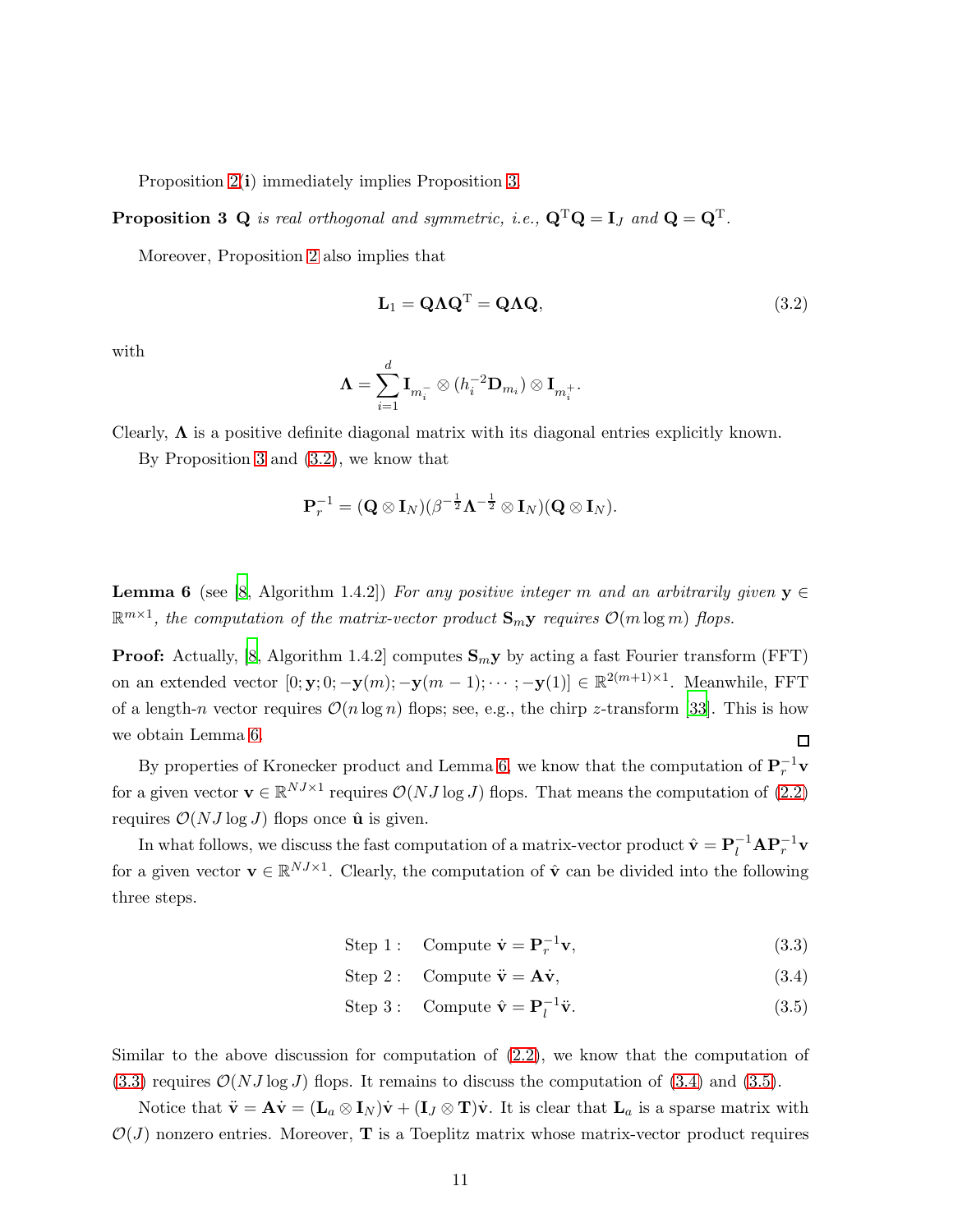$\mathcal{O}(N \log N)$  flops; see, e.g., [\[30\]](#page-20-12). By properties of the Kronecker product, we know that the computation of [\(3.4\)](#page-10-4) requires  $\mathcal{O}(JN \log N)$  flops.

It remains to discuss the fast computation of  $(3.5)$ . Rewrite  $\Lambda$  in  $(3.2)$  as

$$
\mathbf{\Lambda} = \text{diag}(\lambda_i)_{i=1}^J.
$$

Clearly,  $\lambda_i$ 's  $(i = 1, 2, ..., J)$  are all positive numbers by Proposition [2\(](#page-9-0)ii). By [\(3.2\)](#page-10-1) and Lemma [3,](#page-10-0) we know that

$$
\mathbf{P}_l^{-1}\ddot{\mathbf{v}} = (\mathbf{Q} \otimes \mathbf{I}_N)\text{blkdiag}(\mathbf{T}_i^{-1})_{i=1}^J(\mathbf{Q} \otimes \mathbf{I}_N)\ddot{\mathbf{v}},
$$
(3.6)

where

$$
\mathbf{T}_i = (\beta \lambda_i)^{-\frac{1}{2}} \mathbf{T} + (\beta \lambda_i)^{\frac{1}{2}} \mathbf{I}_N, \quad i = 1, 2, ..., J.
$$

Then, the computation of [\(3.5\)](#page-10-5) is equivalent to the following three sub-steps

<span id="page-11-0"></span>
$$
\ddot{\mathbf{v}}' = (\mathbf{Q} \otimes \mathbf{I}_N)\ddot{\mathbf{v}},\tag{3.7}
$$

<span id="page-11-2"></span>
$$
\ddot{\mathbf{v}}'' = \text{blkdiag}(\mathbf{T}_i^{-1})_{i=1}^J \ddot{\mathbf{v}}',\tag{3.8}
$$

<span id="page-11-3"></span><span id="page-11-1"></span>
$$
\hat{\mathbf{v}} = (\mathbf{Q} \otimes \mathbf{I}_N)\ddot{\mathbf{v}}''.
$$
\n(3.9)

By properties of the Kronecker product and Lemma [6,](#page-10-2) the computation of [\(3.7\)](#page-11-0) and [\(3.9\)](#page-11-1) requires  $\mathcal{O}(NJ \log J)$  flops. It remains to discuss the fast computation of [\(3.8\)](#page-11-2). The matrix in [\(3.8\)](#page-11-2) is a block diagonal matrix with inverse of  $\mathbf{T}_i$  ( $1 \leq i \leq J$ ) as diagonal blocks. Notice that these  $\mathbf{T}_i$ 's are all invertible lower triangular Toeplitz (ILTT) matrices. Hence, for fast computation of [\(3.8\)](#page-11-2), it suffices to show that for any  $n \times n$  ILTT matrix **G** and an arbitrarily given vector  $\mathbf{y} \in \mathbb{R}^{n \times 1}$ , the matrix-vector product  $\mathbf{G}^{-1}\mathbf{y}$  can be fast computed.

**Lemma 7** (see [\[4](#page-18-8)]) For any  $n \times n$  ILTT matrix **G**, its inverse  $\mathbf{G}^{-1}$  is also an ILTT matrix and  $\mathbf{G}^{-1}(:,1)$  can be computed from  $\mathbf{G}(:,1)$  within  $\mathcal{O}(n \log n)$  flops.

Actually,  $\mathbf{T}_i^{-1}(:,1)$   $(i = 1, 2, ..., J)$  can be computed and stored before solving the two-sided preconditioned system. From Lemma [7,](#page-11-3) we know that the computation of  $\mathbf{T}_i^{-1}(:,1)$ 's  $(i = 1, 2, ..., J)$  and [\(3.8\)](#page-11-2) requires  $\mathcal{O}(JN \log N)$  flops. Summing over the operation cost for  $(3.7)$ – $(3.9)$ , we see that the computation of  $(3.5)$  requires  $\mathcal{O}(NJ \log(NJ))$  flops.

Summing up the above discussion, for a given vector  $\mathbf{v} \in \mathbb{R}^{NJ \times 1}$ , the matrix-vector product  $\mathbf{P}_l^{-1}\mathbf{A}\mathbf{P}_r^{-1}\mathbf{v}$  can be fast computed within  $\mathcal{O}(NJ\log(NJ))$  flops.

As supported by Corollary [5](#page-8-4) and the numerical results in Section [4,](#page-12-0) we see that two Krylov subspace solvers, NCG and restarted generalized minimal residual method (GMRES) converge within an iteration number independent of  $N$  and  $J$ , which means the Krylov subspace solvers for the preconditioned system [\(2.1\)](#page-5-0) requires operation cost proportional to that of one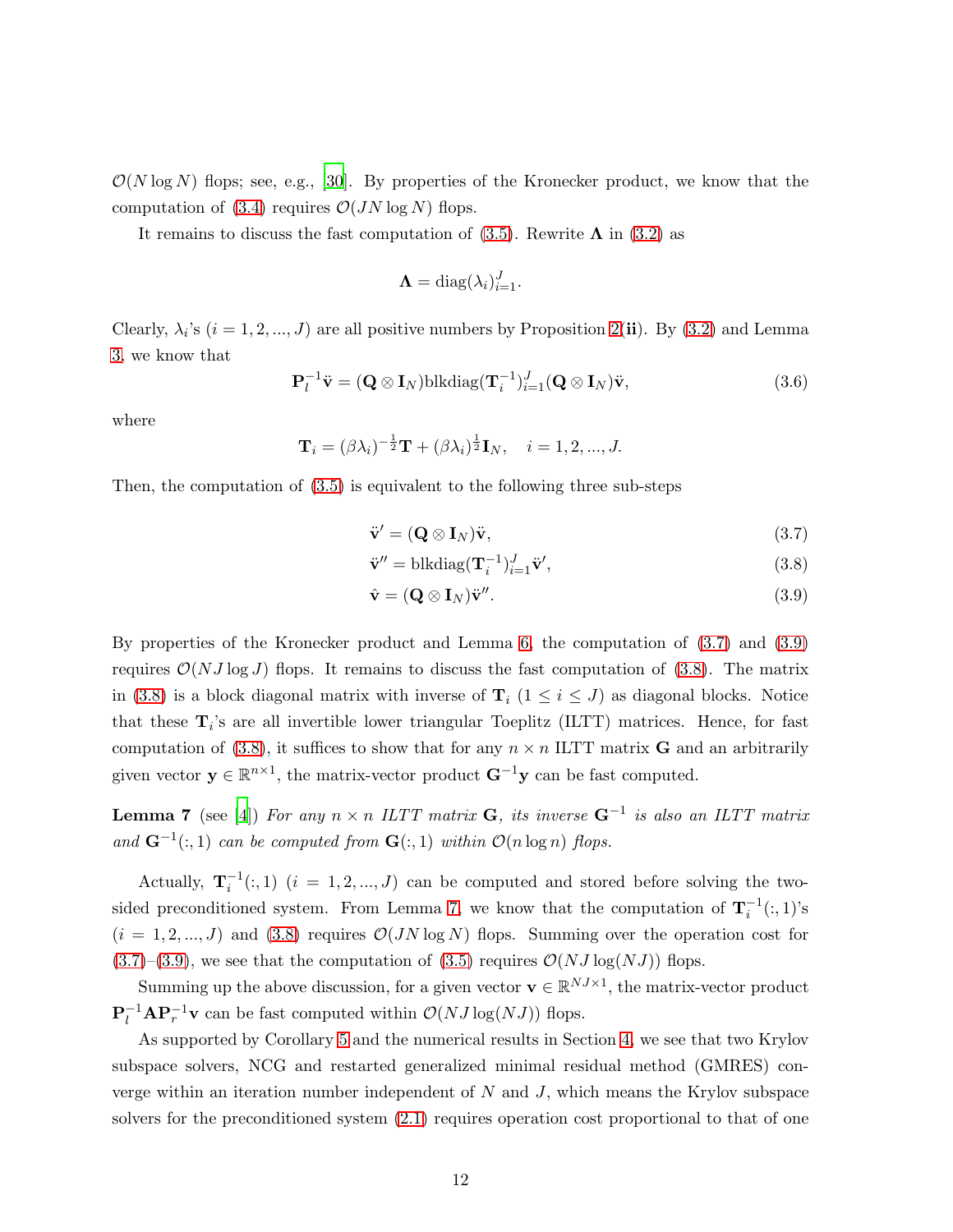<span id="page-12-2"></span>preconditioned matrix-vector product. Hence, the Krylov subspace solvers for solving the pre-conditioned system [\(2.1\)](#page-5-0) requires only  $\mathcal{O}(NJ \log(NJ))$  flops, which is nearly optimal as NJ is the number of unknown.

**Remark 1** It is clear that  $A = P_rP_l$  when a is a constant. In such case, the unpreconditioned all-at-once system [\(1.7\)](#page-3-0) can be directly solved by  $\mathbf{u} = \mathbf{P}_l^{-1}(\mathbf{P}_r^{-1}\mathbf{f})$ . Clearly, the fast computation of  $\mathbf{P}_l^{-1}(\mathbf{P}_r^{-1}\mathbf{f})$  are already discussed above (see the implementation details for [\(3.3\)](#page-10-3) and [\(3.5\)](#page-10-5)), which requires  $\mathcal{O}(NJ \log(NJ))$  flops. This is a fast direct PinT solver for the all-at-once system  $(1.7)$  in the case of  $a(\mathbf{x})$  being a constant.

#### <span id="page-12-0"></span>4 Numerical Experiments

In this section, we test the proposed solver on several examples and compare it with the stateof-art solvers to show its efficiency. All numerical experiments are performed via MATLAB R2018a on a workstation equipped with dual Xeon Gold 6146 12-Cores 3.2GHz CPUs, NVIDIA Quadro P2000 GPU, 384GB RAM running CentOS Linux version 7.

Define the error as

$$
\mathbf{E}_{N,J}:=||\mathbf{u}^*-\mathbf{u}_{\rm exact}||_{\infty},
$$

where  $\mathbf{u}^*$  denotes some numerical solution;  $\mathbf{u}_{\text{exact}}$  denotes the exact solution of the non-local evolutionary equation on the whole time-space grid. Denote by CPU, the computational time in unit of second. Denote by DoF, degree of freedom (i.e., the number of unknowns  $NJ$ ).

<span id="page-12-1"></span>**Example 1** In this example, we consider the non-local evolutionary equation  $(1.1)$ – $(1.3)$  with

$$
\Omega = (0, \pi) \times (0, \pi), \ T = 1, \ \mathbf{x} = (x, y), \ u(x, y, t) = \sin(x)\sin(y)t^2 + x(\pi - x)y(\pi - y),
$$

$$
a(x, y) \equiv 1, \quad f(x, y, t) = \sin(x)\sin(y)\left[\frac{2t^{2-\alpha}}{\Gamma(3-\alpha)} + 2t^2\right] + 2[x(\pi - x) + y(\pi - y)].
$$

Notice that Example [1](#page-12-1) has a constant coefficient  $a(\mathbf{x}) \equiv 1$ . As introduced in Section [1,](#page-1-4) a fast kernel compression based time-stepping method was proposed in [\[12](#page-19-6)] for the non-local evolutionary equation. We denote this fast time-stepping method by FKC. When applying FKC to Example [1,](#page-12-1) the resulting time-stepping linear systems can be solved by the fast Poisson solver as a is a constant. We denote the FKC with fast Poisson solver by FKC-FPS. Another efficient solver introduced in Section [1](#page-1-4) is the fast approximation method proposed in [\[20](#page-19-8)], in which the approximated all-at-once system is fast block diagonalizable with complex diagonal blocks. When  $\alpha$  is a constant, the complex diagonal system can be solved by the fast Poisson solver. We denote the fast approximation method proposed in [\[20\]](#page-19-8) with the fast Poisson solver by FAM-FPS. Moreover, as discussed in Remark [1,](#page-12-2) in the case of a being a constant, our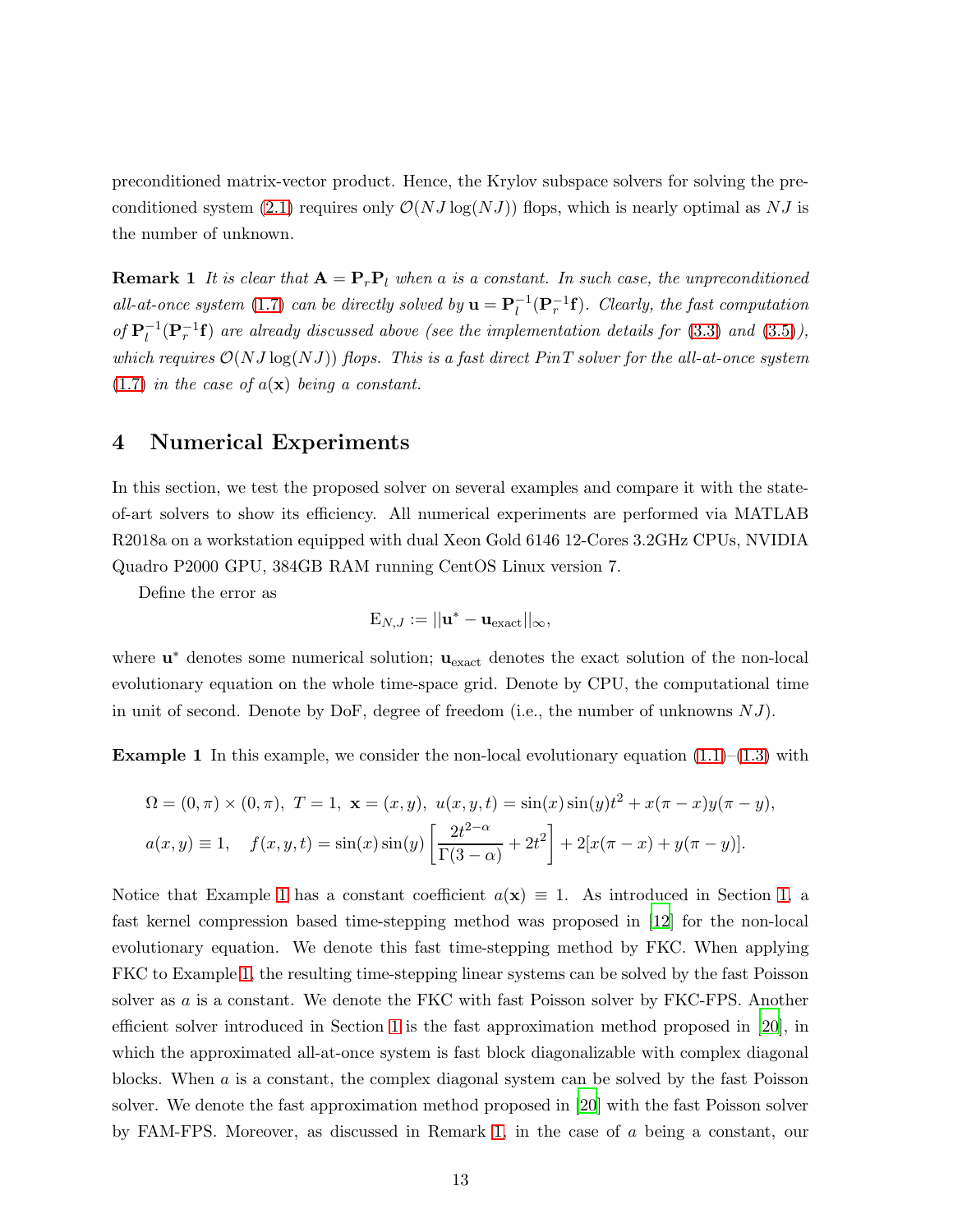proposed implementation in Section [3](#page-8-0) is exactly a fast direct solver for the all-at-once system. We denote our proposed fast direct solver for all-at-once system by FDS-AAO. We test FDS-AAO, FAM-FPS and FKC-FPS on Example [1,](#page-12-1) the results of which is listed in Table [1.](#page-13-0) Table [1](#page-13-0) shows that (i) the two PinT solvers, FDS-AAO and FAM-FPS, are more efficient than the time-stepping solver FKC-FPS in terms of computational time; (ii) FDS-AAO and FKC-FPS are generally more accurate than FAM-FPS because of the additional matrix approximation error introduced in FAM-FPS. Overall, the proposed FDS-AAO solver performs the best among the three solvers. From Table [1,](#page-13-0) we also see that FDS-AAO requires less computational time than FAM-FPS, although they are both PinT solvers. This is because that FAM-FPS involves complex arithmetic (i.e., the operations on complex numbers) while FDS-AAO only involves real arithmetic.

| $\alpha$ | $N+1$    | DoF        | FDS-AAO    |                    | <b>FAM-FPS</b> |                    | FKC-FPS    |           |
|----------|----------|------------|------------|--------------------|----------------|--------------------|------------|-----------|
|          |          |            | <b>CPU</b> | $\mathrm{E}_{N,J}$ | <b>CPU</b>     | $\mathrm{E}_{N,J}$ | <b>CPU</b> | $E_{N,J}$ |
| 0.1      | $2^{14}$ | 268419072  | 34.72s     | $3.19e-5$          | 45.84s         | $3.24e-5$          | 86.39s     | $3.19e-5$ |
|          | $2^{15}$ | 536854528  | 68.55s     | $3.19e-5$          | 95.37s         | $3.25e-5$          | 219.67s    | $3.19e-5$ |
|          | $2^{16}$ | 1073725440 | 149.32s    | $3.19e-5$          | 187.69s        | $3.22e-5$          | 354.20s    | $3.19e-5$ |
|          | $2^{17}$ | 2147467264 | 287.65s    | $3.19e-5$          | 402.45s        | $3.22e-5$          | 734.20s    | $3.19e-5$ |
|          | $2^{14}$ | 268419072  | 34.24s     | $2.77e-5$          | 49.26s         | $2.55e-5$          | 86.04s     | 2.77e-5   |
| 0.5      | $2^{15}$ | 536854528  | 68.41s     | $2.76e-5$          | 101.86s        | $2.98e-5$          | 178.63s    | $2.76e-5$ |
|          | $2^{16}$ | 1073725440 | 139.46s    | $2.76e-5$          | 198.94s        | $3.00e-5$          | 373.86s    | $2.76e-5$ |
|          | $2^{17}$ | 2147467264 | 298.40s    | $2.76e-5$          | 403.99s        | 2.75e-5            | 748.64s    | $2.76e-5$ |
|          | $2^{14}$ | 268419072  | 34.25s     | $3.12e-5$          | 48.49s         | $7.27e-5$          | 87.52s     | $3.12e-5$ |
| 0.9      | $2^{15}$ | 536854528  | 68.65s     | $2.67e-5$          | 92.86s         | $7.51e-5$          | 174.42s    | 2.67e-5   |
|          | $2^{16}$ | 1073725440 | 139.84s    | $2.46e-5$          | 185.44s        | $2.59e-5$          | 376.14s    | $2.46e-5$ |
|          | $2^{17}$ | 2147467264 | 301.20s    | $2.36e-5$          | 407.93s        | $9.35e-5$          | 735.85s    | $2.36e-5$ |

<span id="page-13-0"></span>Table 1: Performance of FDS-AAO, FAM-FPS and FKC-FPS with  $J = 2^{14}$ .

The rest of this section is devoted to testing efficiency of the proposed two-sided preconditioning technique on examples with non-constant  $a(\mathbf{x})$ . Since the three solvers, FDS-AAO, FAM-FPS and FKC-FPS tested in Example [1](#page-13-0) are only available for the non-local evolutionary equation with constant coefficient, they will not be tested in the remaining content.

Denote by 'Iter', the iteration number of an iterative solver. For all Krylov subspace solvers tested in this section, we set zero vector as initial guess and set  $||\mathbf{r}^k||_2 \le 10^{-7}||\mathbf{r}^0||_2$  as stopping criterion if not specified, where  $\mathbf{r}^k$  denotes the residual vector at k-th iteration.

As described in Section [1,](#page-1-4) in [\[20\]](#page-19-8), the fast approximation method with a multigrid spatial solver is proposed for solving the non-local evolutionary equation with non-constant  $a(\mathbf{x})$ . We denote the fast approximation method with the multigrid spatial solver by FAM-MG. As indicated by Corollary [4,](#page-7-0) NCG solver can be employed to solve the two-sided preconditioned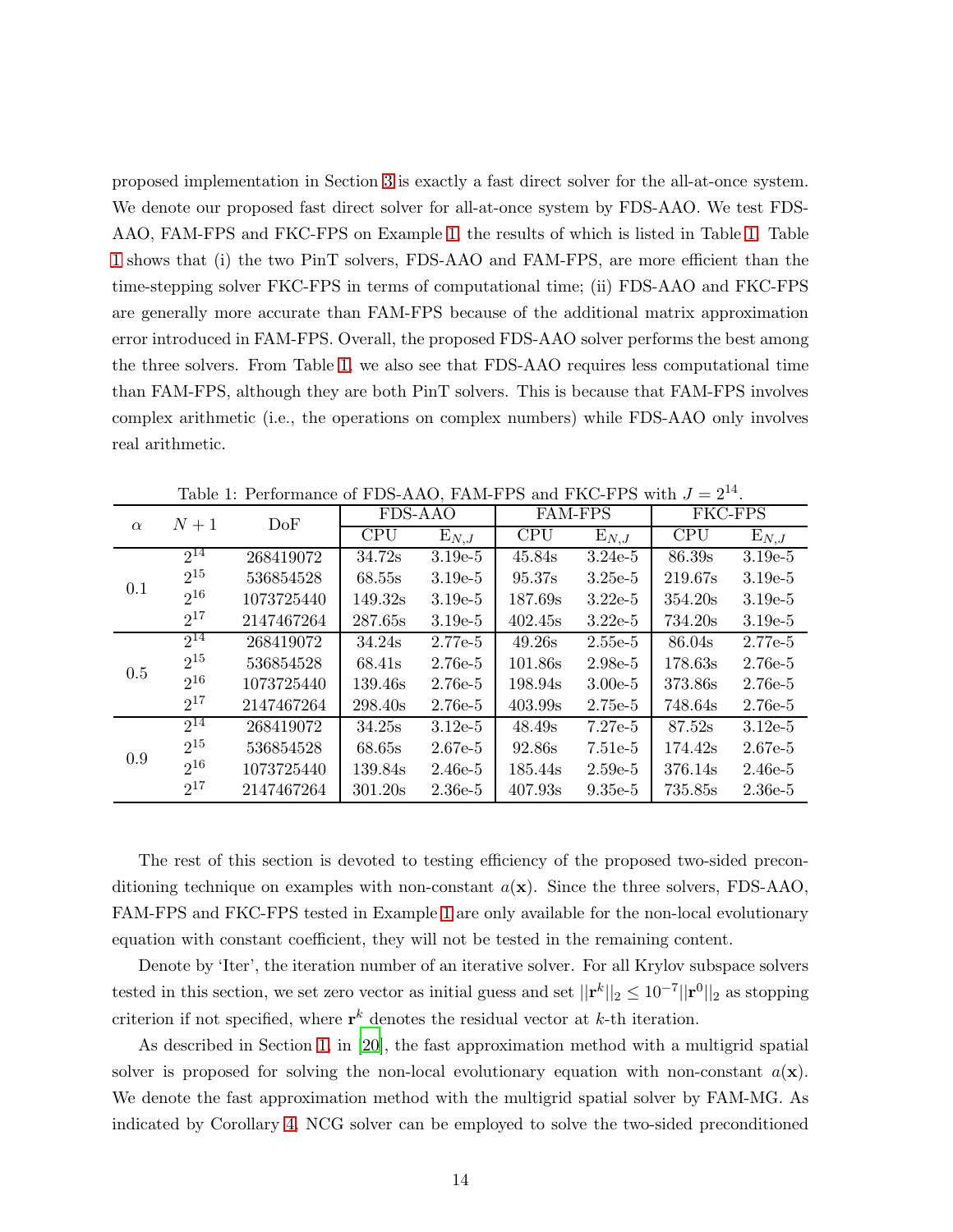system [\(2.1\)](#page-5-0). We denote the NCG solver for the two-sided preconditioned system by NCG-2S. Besides, GMRES solver can be also used to solve the two-sided preconditioned system [\(2.1\)](#page-5-0), as it does not require symmetry of the linear system. We denote GMRES solver for the two-sided preconditioned system [\(2.1\)](#page-5-0) by GMRES-2S. The GMRES solver employed in this paper is a restarted version with restarting number 50.

<span id="page-14-0"></span>**Example 2** Consider the problem  $(1.1)$ – $(1.3)$  with

$$
\Omega = (0, 1)^2, \quad T = 1, \quad \mathbf{x} = (x, y), \quad a(x, y) = 40 + x^{3.5} + y^{3.5},
$$

$$
f(x, y, t) = \sin(\pi x) \sin(\pi y) \left[ \frac{2t^{2-\alpha}}{\Gamma(3-\alpha)} + 2\pi^2 at^2 \right]
$$

$$
-\pi t^2 \left[ (\partial_x a) \cos(\pi x) \sin(\pi y) + (\partial_y a) \sin(\pi x) \cos(\pi y) \right],
$$

the analytical solution of which is  $u(x, y, t) = \sin(\pi x) \sin(\pi y) t^2$ . We test GMRES-2S, FAM-MG and NCG-2S on Example [2,](#page-14-0) the results of which are listed in Tables [2](#page-14-1)[–3.](#page-15-0) Tables [2](#page-14-1)[–3](#page-15-0) show that (i) NCG-2S has a bounded iteration number, which illustrates a matrix-size-independent convergence rate and supports Corollary [5;](#page-8-4) (ii) GMRES-2S and NCG-2S are more efficient than FAM-MG in terms of CPU while accuracy of the three solvers are almost the same, which demonstrates the efficiency of the proposed two-sided preconditioning technique. Additionally, we note that GMRES-2S and NCG-2S converge equally fast (i.e., the iteration number is the same) while CPU of NCG-2S is roughly twice as much as that of GMRES-2S. This is due to the additional matrix transpose involved in NCG-2S, which doubles the computational cost of each matrix-vector product.

| $\alpha$ | $N+1$    | DoF       | GMRES-2S       |            |           |                | $NCG-2S$           | FAM-MG             |            |           |
|----------|----------|-----------|----------------|------------|-----------|----------------|--------------------|--------------------|------------|-----------|
|          |          |           | Iter           | <b>CPU</b> | $E_{N,J}$ | Iter           | <b>CPU</b>         | $\mathrm{E}_{N,J}$ | <b>CPU</b> | $E_{N,J}$ |
|          | $2^{10}$ | 16499967  | $\overline{4}$ | 19.45s     | $4.97e-5$ | 4              | 37.49s             | $4.97e-5$          | 38.37s     | $4.97e-5$ |
|          | $2^{11}$ | 33016063  | $\overline{4}$ | 38.41s     | $4.97e-5$ | 4              | 73.59s             | $4.97e-5$          | 75.90s     | 4.97e-5   |
| 0.1      | $2^{12}$ | 66048255  | $\overline{4}$ | 76.99s     | $4.97e-5$ | 4              | 146.32s            | $4.97e-5$          | 153.04s    | 4.97e-5   |
|          | $2^{13}$ | 132112639 | $\overline{4}$ | 154.75s    | $4.97e-5$ | 4              | 298.64s            | $4.97e-5$          | 304.61s    | $4.97e-5$ |
|          | $2^{10}$ | 16499967  | $\overline{4}$ | 19.44s     | $4.96e-5$ | 4              | 37.26s             | 4.97e-5            | 37.92s     | $4.96e-5$ |
| 0.5      | $2^{11}$ | 33016063  | $\overline{4}$ | 38.34s     | $4.96e-5$ | 4              | 73.54s             | $4.97e-5$          | 76.21s     | $4.96e-5$ |
|          | $2^{12}$ | 66048255  | $\overline{4}$ | 77.31s     | $4.96e-5$ | 4              | 147.07s            | $4.97e-5$          | 152.75s    | $4.96e-5$ |
|          | $2^{13}$ | 132112639 | $\overline{4}$ | 154.97s    | $4.96e-5$ | 4              | 297.90s            | $4.97e-5$          | 308.87s    | $4.96e-5$ |
|          | $2^{10}$ | 16499967  | $\overline{4}$ | 19.53s     | $5.01e-5$ | 4              | 37.52s             | $5.01e-5$          | 37.91s     | $5.01e-5$ |
| 0.9      | $2^{11}$ | 33016063  | 4              | 38.49s     | $4.99e-5$ | 4              | 73.41 <sub>s</sub> | $4.98e-5$          | 75.96s     | $4.99e-5$ |
|          | $2^{12}$ | 66048255  | $\overline{4}$ | 77.78s     | $4.97e-5$ | 4              | 148.31s            | $4.97e-5$          | 164.23s    | $4.97e-5$ |
|          | $2^{13}$ | 132112639 | $\overline{4}$ | 155.37s    | $4.97e-5$ | $\overline{4}$ | 297.88s            | $4.96e-5$          | 351.57s    | $4.97e-5$ |

<span id="page-14-1"></span>Table [2](#page-14-0): Results of different solvers for solving Example 2 when  $J = 16129$ .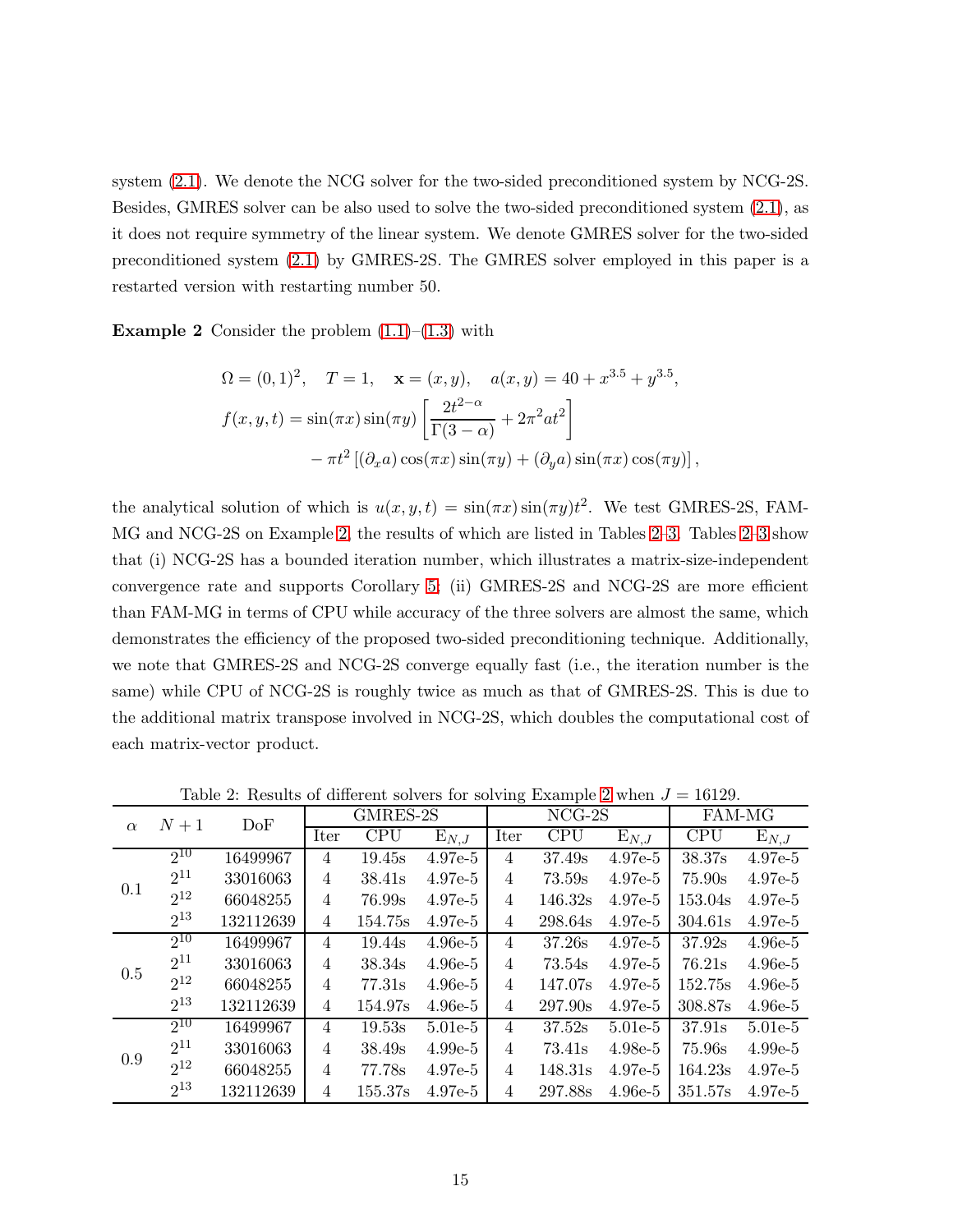|          | $\overline{J}$ | DoF       |                | GMRES-2S   |                    |                | $NCG-2S$   |                    | FAM-MG     |           |  |
|----------|----------------|-----------|----------------|------------|--------------------|----------------|------------|--------------------|------------|-----------|--|
| $\alpha$ |                |           | Iter           | <b>CPU</b> | $\mathrm{E}_{N,J}$ | Iter           | <b>CPU</b> | $\mathrm{E}_{N,J}$ | <b>CPU</b> | $E_{N,J}$ |  |
|          | 65025          | 4096575   | 4              | 5.35s      | $1.25e-5$          | $\overline{4}$ | 9.81s      | $1.25e-5$          | 10.30s     | $1.25e-5$ |  |
|          | 261121         | 16450623  | 4              | 19.70s     | $3.16e-6$          | $\overline{4}$ | 36.33s     | $3.18e-6$          | 42.38s     | $3.15e-6$ |  |
| 0.1      | 1046529        | 65931327  | 4              | 74.26s     | $8.29e-7$          | $\overline{4}$ | 137.64s    | $8.54e-7$          | 184.96s    | $8.30e-7$ |  |
|          | 4190209        | 263983167 | 4              | 295.96s    | 2.47e-7            | $\overline{4}$ | 544.08s    | $2.72e-7$          | 772.89s    | $2.55e-7$ |  |
|          | 65025          | 4096575   | $\overline{4}$ | 5.38s      | $1.36e-5$          | $\overline{4}$ | 9.62s      | $1.36e-5$          | 10.47s     | $1.36e-5$ |  |
| 0.5      | 261121         | 16450623  | 4              | 19.62s     | $4.25e-6$          | $\overline{4}$ | 36.43s     | $4.27e-6$          | 42.98s     | $4.25e-6$ |  |
|          | 1046529        | 65931327  | $\overline{4}$ | 73.35s     | $1.92e-6$          | $\overline{4}$ | 137.48s    | $1.95e-6$          | 186.68s    | $1.92e-6$ |  |
|          | 4190209        | 263983167 | $\overline{4}$ | 298.47s    | $1.34e-6$          | $\overline{4}$ | 545.14s    | $1.37e-6$          | 780.49s    | $1.36e-6$ |  |
|          | 65025          | 4096575   | $\overline{4}$ | 5.23s      | $2.39e-5$          | $\overline{4}$ | 9.70s      | $2.40e-5$          | 9.91s      | 2.47e-5   |  |
|          | 261121         | 16450623  | $\overline{4}$ | 19.59s     | $1.46e-5$          | $\overline{4}$ | 36.42s     | $1.47e-5$          | 44.18s     | $1.46e-5$ |  |
| 0.9      | 1046529        | 65931327  | $\overline{4}$ | 73.41s     | $1.23e-5$          | $\overline{4}$ | 137.63s    | $1.23e-5$          | 190.48s    | $1.23e-5$ |  |
|          | 4190209        | 263983167 | 4              | 294.64s    | $1.17e-5$          | $\overline{4}$ | 548.21s    | $1.18e-5$          | 768.26s    | $1.17e-5$ |  |

<span id="page-15-0"></span>Table 3: Results of different solvers for solving Example [2](#page-14-0) when  $N + 1 = 2<sup>6</sup>$ .

Actually, not only in Example [2,](#page-14-0) GMRES-2S always converges no slower than NCG-2S in later examples. Hence, in the later examples, the results of NCG-2S are not listed. To demonstrate that the proposed two-sided preconditioning technique significantly improves the convergence rate of the Krylov subspace solver, we also test the unpreconditioned GMRES method in Example [3.](#page-15-1) We denote the unpreconditioned GMRES method by GMRES-I. In FAM-MG, the multigrid method is originally proposed for two-dimensional spatial problems. However, the multigrid method can also be extended to solving three-dimensional spatial problems by using the damped Jacobi smoother with 0.5 as damping factor. With this extended multigrid spatial solver, FAM-MG can be used to solve Example [3,](#page-15-1) a three-spatial-dimension non-local evolutionary equation. As the exact solution of Example [3](#page-15-1) is unknown, we use the following residual quantity to measure the accuracy of different solvers:

<span id="page-15-1"></span>
$$
RES = \frac{||\mathbf{f} - \mathbf{A}\mathbf{u}^*||_2}{||\mathbf{f}||_2},
$$

where  $\mathbf{u}^*$  denotes some approximate solution to the original all-at-once linear system [\(1.7\)](#page-3-0).

**Example 3** Consider the problem  $(1.1)$ – $(1.3)$  with

$$
\Omega = (0, 1)^3, \quad T = 1, \quad \mathbf{x} = (x, y, z), \quad u(\cdot, 0)|_{\Omega} \equiv 0, \quad u|_{\partial\Omega \times (0, T]} \equiv 0
$$
  

$$
a(x, y, z) = \begin{cases} 2, & x < 0.5, \\ 2.5, & x \ge 0.5, \end{cases}
$$
  

$$
f(x, y, z, t) = xyz(1 - x)(1 - y)(1 - z) \left[ t^2 + \frac{2t^{2-\alpha}}{\Gamma(3 - \alpha)} \right].
$$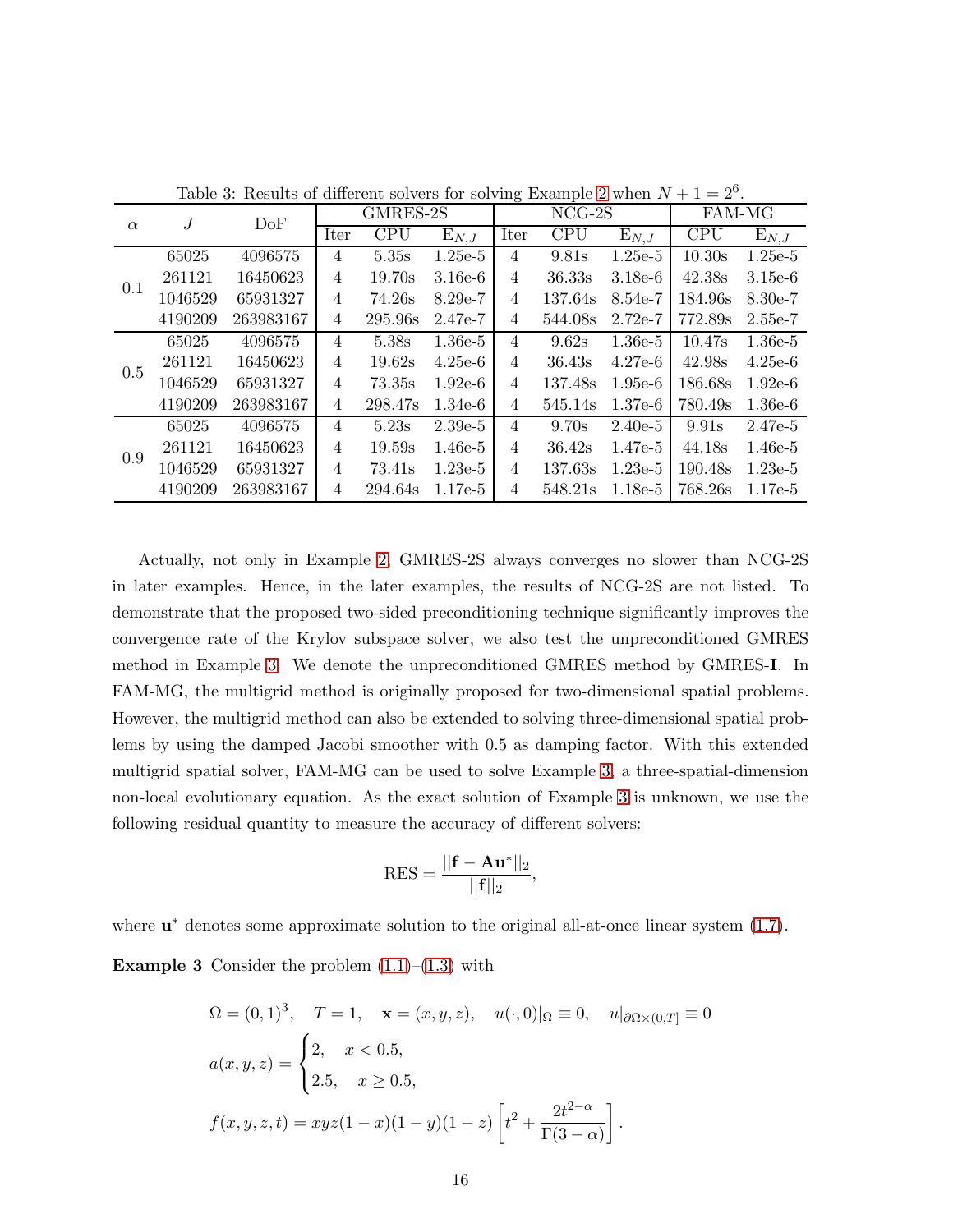We test GMRES-2S, GMRES-I and FAM-MG on Example [3,](#page-15-1) the results of which are listed in Tables [4–](#page-16-0)[5.](#page-17-0) Tables [4](#page-16-0)[–5](#page-17-0) shows that (i) the convergence rate of GMRES-2S is independent of matrix size for Example [3;](#page-15-1) (ii) GMRES-2S is the most efficient one among the three solvers in terms of CPU cost. Moreover, GMRES-2S converges much faster than GMRES-I and the iteration number of GMRES-2S is more stable than that of GMRES-I (especially in Table [5\)](#page-17-0), which demonstrates that the proposed two-sided preconditioning technique significantly improves convergence rate and robustness of the Krylov subspace solvers for the discrete TFSDE problem. Additionally, we note that the coefficient a in Example [3](#page-15-1) has a jump. That means the performance of the proposed two-sided preconditioning technique does not rely on smoothness of  $a(\cdot)$ .

| $\alpha$ | $N+1$          | DoF      | GMRES-2S       |             |            |      | <b>GMRES-I</b> | FAM-MG     |            |            |
|----------|----------------|----------|----------------|-------------|------------|------|----------------|------------|------------|------------|
|          |                |          | Iter           | ${\rm CPU}$ | <b>RES</b> | Iter | CPU            | <b>RES</b> | <b>CPU</b> | <b>RES</b> |
| 0.1      | $2^{1}$        | 4096766  | 5              | 8.44s       | 5.71e-8    | 1069 | 798.66s        | $9.91e-8$  | 42.40s     | 7.58e-8    |
|          | $2^2$          | 8193532  | 5              | 14.10s      | $5.72e-8$  | 1069 | 1335.83s       | 9.88e-8    | 104.67s    | 7.55e-8    |
|          | $2^3$          | 16387064 | 5              | 25.20s      | 5.73e-8    | 1068 | 2329.51s       | $9.98e-8$  | 191.45s    | $2.08e-7$  |
|          | 2 <sup>4</sup> | 32774128 | 5              | 48.58s      | 5.73e-8    | 1068 | 4413.97s       | $9.98e-8$  | 369.92s    | $2.04e-7$  |
|          | $2^{1}$        | 4096766  | $\overline{5}$ | 8.16s       | $5.82e-8$  | 1065 | 796.62s        | $9.89e-8$  | 43.17s     | 8.12e-8    |
| 0.5      | $2^2$          | 8193532  | $\overline{5}$ | 13.98s      | 5.89e-8    | 1062 | 1329.30s       | $9.98e-8$  | 96.41s     | $2.07e-7$  |
|          | $2^3$          | 16387064 | 5              | 25.30s      | $5.94e-8$  | 1061 | 2365.20s       | $9.96e-8$  | 180.88s    | 5.68e-7    |
|          | 2 <sup>4</sup> | 32774128 | $\overline{5}$ | 48.58s      | 5.96e-8    | 1061 | 4442.44s       | $9.90e-8$  | 341.37s    | $3.04e-7$  |
|          | $2^1$          | 4096766  | $\overline{5}$ | 8.23s       | 5.96e-8    | 1063 | 779.27s        | 9.88e-8    | 43.28s     | $1.06e-7$  |
| 0.9      | $2^2$          | 8193532  | $\overline{5}$ | 14.16s      | $6.23e-8$  | 1059 | 1320.54s       | $9.90e-8$  | 93.66s     | $2.33e-7$  |
|          | $2^3$          | 16387064 | $\overline{5}$ | 25.36s      | 6.47e-8    | 1060 | 2344.33s       | $9.90e-8$  | 180.13s    | $1.94e-6$  |
|          | 2 <sup>4</sup> | 32774128 | 5              | 48.62s      | $6.63e-8$  | 1062 | 4435.52s       | $9.97e-8$  | 333.68s    | $1.87e-6$  |

<span id="page-16-0"></span>Table 4: Results of different solvers for solving Example [3](#page-15-1) when  $J = 2048383$ .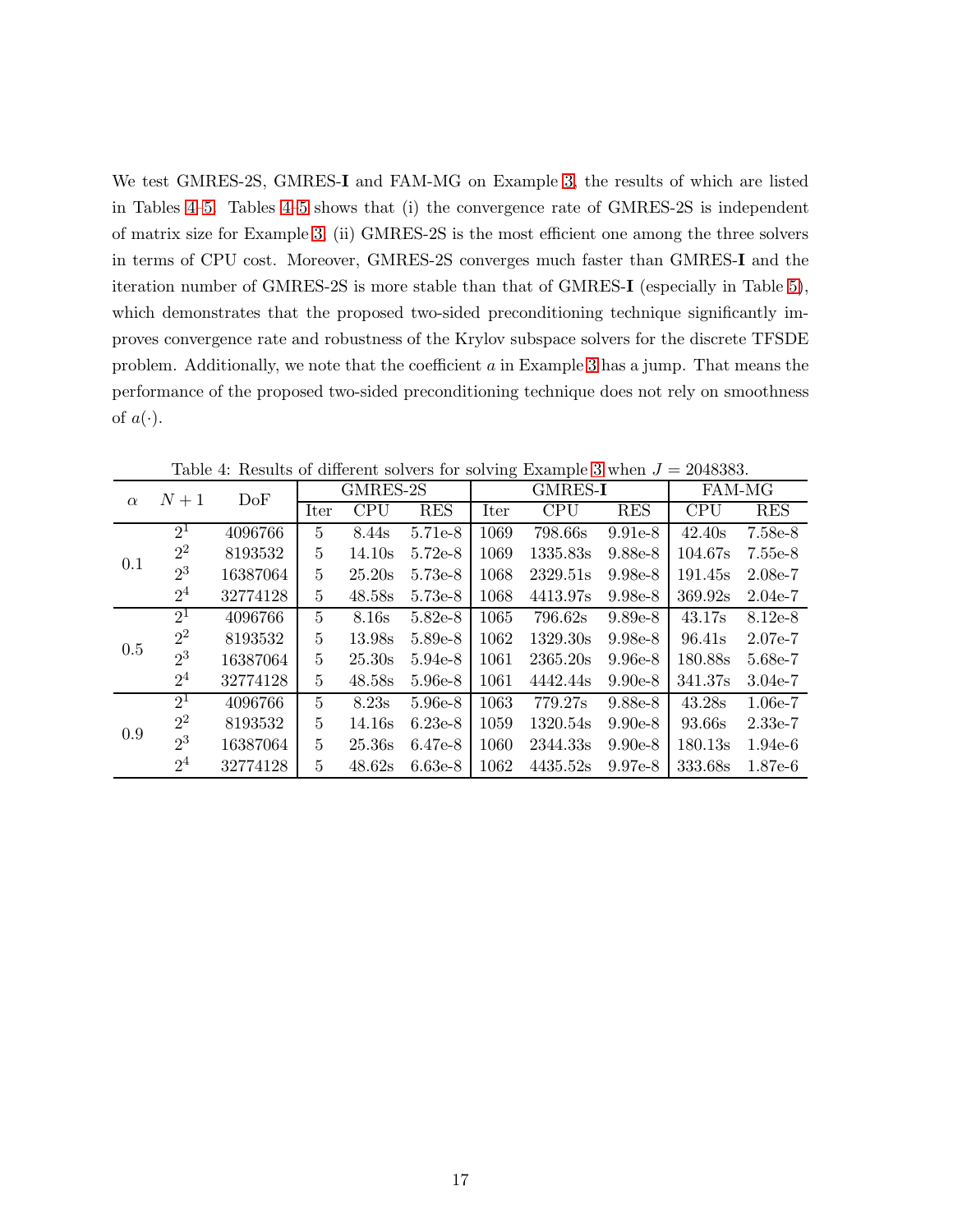| $\alpha$ | J       | DoF       | GMRES-2S       |                |            |      | GMRES-I    | <b>FAM-MG</b> |            |            |  |
|----------|---------|-----------|----------------|----------------|------------|------|------------|---------------|------------|------------|--|
|          |         |           | Iter           | $\mathrm{CPU}$ | <b>RES</b> | Iter | <b>CPU</b> | <b>RES</b>    | <b>CPU</b> | <b>RES</b> |  |
|          | 3375    | 216000    | 5              | 0.42s          | $5.92e-8$  | 50   | 1.80s      | 8.55e-8       | 2.98s      | 5.05e-7    |  |
|          | 29791   | 1906624   | 5              | 3.62s          | $7.43e-8$  | 111  | 27.10s     | $9.33e-8$     | 14.44s     | $4.46e-7$  |  |
| 0.1      | 250047  | 16003008  | 5              | 27.55s         | $7.15e-8$  | 323  | 607.14s    | $9.84e-8$     | 123.89s    | $2.28e-7$  |  |
|          | 2048383 | 131096512 | 5              | 208.56s        | 5.73e-8    | 1068 | 15308.26s  | $9.97e-8$     | 1267.51s   | $3.18e-7$  |  |
|          | 3375    | 216000    | 5              | 0.40s          | 8.11e-8    | 62   | 2.12s      | $9.12e-8$     | 2.85s      | $2.50e-6$  |  |
| 0.5      | 29791   | 1906624   | 5              | 3.49s          | $9.16e-8$  | 131  | 31.46s     | $9.21e-8$     | 13.72s     | $2.11e-6$  |  |
|          | 250047  | 16003008  | $\overline{5}$ | 27.39s         | 7.80e-8    | 347  | 656.47s    | $9.78e-8$     | 119.88s    | $1.31e-6$  |  |
|          | 2048383 | 131096512 | 5              | 206.29s        | 5.97e-8    | 1060 | 15215.04s  | $9.99e-8$     | 1237.80s   | $5.24e-7$  |  |
|          | 3375    | 216000    | 5              | 0.37s          | $1.06e-7$  | 76   | 2.55s      | $9.54e-8$     | 2.79s      | $3.59e-6$  |  |
|          | 29791   | 1906624   | $\overline{5}$ | 3.45s          | $1.05e-7$  | 162  | 38.97s     | $9.98e-8$     | 13.60s     | $6.17e-6$  |  |
| 0.9      | 250047  | 16003008  | 5              | 27.62s         | 8.47e-8    | 359  | 685.34s    | $9.74e-8$     | 113.02s    | $1.79e-6$  |  |
|          | 2048383 | 131096512 | 5              | 209.76s        | 6.77e-8    | 1066 | 15268.06s  | $9.92e-8$     | 1204.87s   | $1.08e-6$  |  |

<span id="page-17-0"></span>Table 5: Results of different solvers for solving Example [3](#page-15-1) when  $N = 2^6$ .

#### 5 Concluding Remarks and Future Works

In this paper, a novel two-sided PinT preconditioning technique for the all-at-once system from the non-local evolutionary equation with variable coefficients has been proposed. Theoretically, we have shown that the condition number of the two-sided preconditioned matrix is uniformly bounded by a constant independent of matrix size. Also, a fast implementation of Krylov subspace solver for the two-sided preconditioned system have been proposed. The proposed implementation is also a fast direct PinT solver for the unpreconditioned all-at-once system in the case of a being a constant. Numerical results reported have confirmed the effectiveness of the proposed preconditioning technique and consistency of the proposed theoretical analysis.

As the study of PinT fast solvers for the non-local evolutionary equation is still at its infancy, there are some extreme situations that can not be well handled by methods in the literature as well as our proposed preconditioning technique. We list the following issues as open problems

- As shown in Theorem [4,](#page-7-0)  $\hat{a}/\tilde{a}$  is a uniform bound of the condition number of the preconditioned matrix, which means a small value of  $\hat{a}/\tilde{a}$  guarantees a small condition number and thus a small iteration number of the Krylov subspace solvers. However, if  $\hat{a}/\tilde{a}$  is large or a even has zeros, then there is no guarantee that the condition number of the preconditioned matrix is small, which may lead to a slow convergence of the Krylov subspace solvers.
- The fast implementation of the proposed preconditioning technique utilizes the fast diagonalizability of the constant Laplacian matrix  $L_1$ . Such fast diagonalizability relies on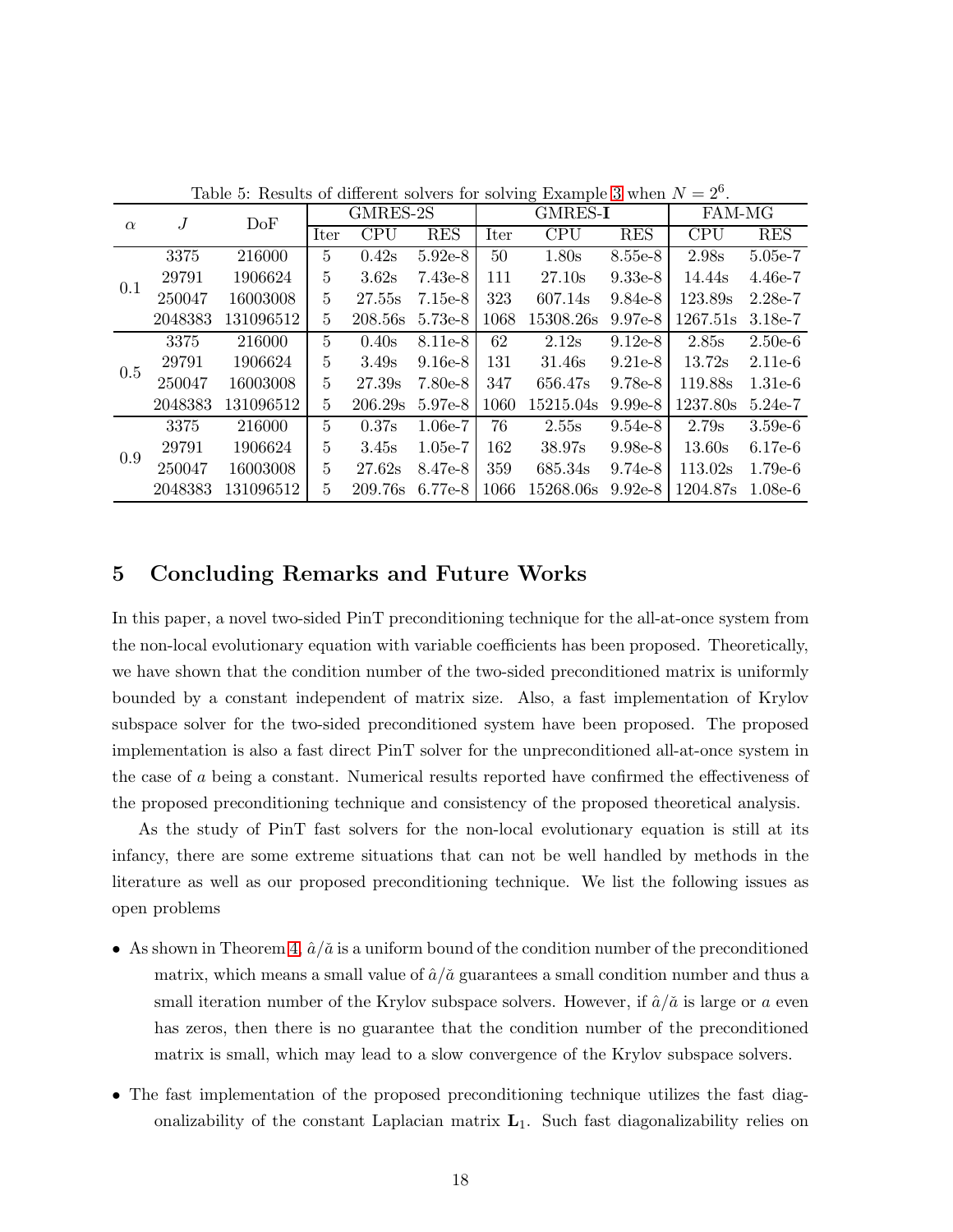the uniform spatial grid. When the physical domain  $\Omega$  is irregular, there is no such uniform spatial grid discretization for Ω. In such situation, our proposed preconditioning technique may not be applied directly.

Developing fast PinT solvers for the above introduced tough situations has to be the subject of future investigations.

#### Acknowledgements

This research was supported by research grants HKRGC GRF 12306616, 12200317, 12300218 and 12300519, NSAF U930402. and NSFC 11801479.

## References

- <span id="page-18-1"></span>[1] A. A. Alikhanov. A new difference scheme for the time fractional diffusion equation. J. Comput. Phys., 280:424–438, 2015.
- <span id="page-18-4"></span>[2] D. Baffet and J. S. Hesthaven. A kernel compression scheme for fractional differential equations. SIAM J. Numer. Anal., 55(2):496–520, 2017.
- <span id="page-18-2"></span>[3] M. Caputo. Linear models of dissipation whose Q is almost frequency independent—II. Geophys. J. R. Astron. Soc., 19(5):529–539, 1966.
- <span id="page-18-8"></span>[4] D. Commenges and M. Monsion. Fast inversion of triangular Toeplitz matrices. IEEE Trans. Autom. Control, 29(3):250–251, 1984.
- <span id="page-18-3"></span>[5] S. D. Eidelman and A. N. Kochubei. Cauchy problem for fractional diffusion equations. J. Differential Equations, 199(2):211–255, 2004.
- <span id="page-18-6"></span>[6] H. Fu and H. Wang. A preconditioned fast parareal finite difference method for space-time fractional partial differential equation. J. Sci. Comput., 78(3):1724–1743, 2019.
- <span id="page-18-0"></span>[7] G.-H. Gao, Z.-Z. Sun, and H.-W. Zhang. A new fractional numerical differentiation formula to approximate the Caputo fractional derivative and its applications. J. Comput. Phys., 259:33–50, 2014.
- <span id="page-18-7"></span>[8] G. H. Golub and C. F. Van Loan. *Matrix Computations*. The Johns Hopkins University Press, fourth edition, 2013.
- <span id="page-18-5"></span>[9] X.-M. Gu and S.-L. Wu. A parallel-in-time iterative algorithm for Volterra partial integrodifferential problems with weakly singular kernel. J. Comput. Phys., 417:109576, 2020.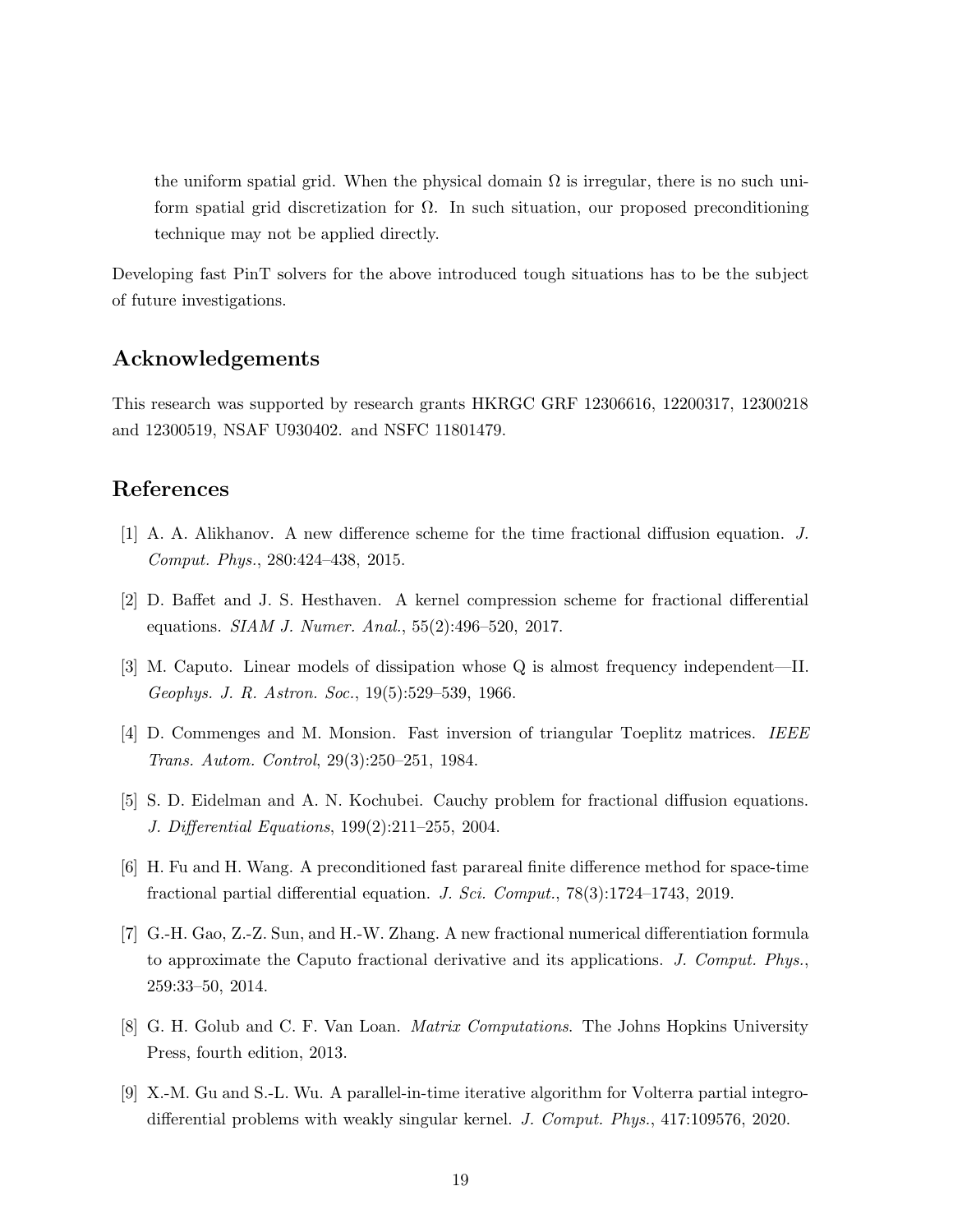- <span id="page-19-3"></span>[10] Y. Hatano and N. Hatano. Dispersive transport of ions in column experiments: An explanation of long-tailed profiles. Water Resour. Res., 34(5):1027–1034, 1998.
- <span id="page-19-13"></span>[11] R. A. Horn and C. R. Johnson. Matrix Analysis. Cambridge University Press, 2012.
- <span id="page-19-6"></span>[12] S. Jiang, J. Zhang, Q. Zhang, and Z. Zhang. Fast evaluation of the Caputo fractional derivative and its applications to fractional diffusion equations. Commun. Comput. Phys., 21(3):650–678, 2017.
- <span id="page-19-0"></span>[13] B. Jin, R. Lazarov, and Z. Zhou. An analysis of the L1 scheme for the subdiffusion equation with nonsmooth data. IMA J. Numer. Anal., 36(1):197–221, 2016.
- <span id="page-19-5"></span>[14] B. Jin, R. Lazarov, and Z. Zhou. Numerical methods for time-fractional evolution equations with nonsmooth data: A concise overview. Comput. Methods Appl. Mech. Engrg., 346(APR.1):332–358, 2019.
- <span id="page-19-4"></span>[15] S. C. Kou. Stochastic modeling in nanoscale biophysics: Subdiffusion within proteins. Ann. Appl. Stat., 2(2):501–535, 2008.
- <span id="page-19-9"></span>[16] K. Kwon and D. Sheen. A parallel method for the numerical solution of integro-differential equation with positive memory. Comput. Methods Appl. Mech. Engry.,  $192(41-42):4641-$ 4658, 2003.
- <span id="page-19-7"></span>[17] J.-R. Li. A fast time stepping method for evaluating fractional integrals. SIAM J. Sci. Comput., 31(6):4696–4714, 2010.
- <span id="page-19-10"></span>[18] X. Li, T. Tang, and C. Xu. Parallel in time algorithm with spectral-subdomain enhancement for Volterra integral equations. SIAM J. Numer. Anal., 51(3):1735–1756, 2013.
- <span id="page-19-1"></span>[19] H.-L. Liao, D. Li, and J. Zhang. Sharp error estimate of the nonuniform L1 formula for linear reaction-subdiffusion equations. SIAM J. Numer. Anal., 56(2):1112–1133, 2018.
- <span id="page-19-8"></span>[20] X. L. Lin, X. Lu, M. K. Ng, and H. W. Sun. A fast accurate approximation method with multigrid solver for two-dimensional fractional sub-diffusion equation. J. Comput. Phys., 323:204–218, 2016.
- <span id="page-19-12"></span>[21] X. L. Lin, M. K. Ng, and H. W. Sun. A separable preconditioner for time-space fractional Caputo-Riesz diffusion equations. Numer. Math. Theor. Meth. Appl., 11:827–853, 2018.
- <span id="page-19-2"></span>[22] Y. Lin and C. Xu. Finite difference/spectral approximations for the time-fractional diffusion equation. J. Comput. Phys., 225(2):1533–1552, 2007.
- <span id="page-19-11"></span>[23] J. L. Lions, Y. Maday, and G. Turinici. A "parareal" in time discretization of PDE's. C. R. Math. Acad. Sci. Paris, 332(7):661–668, 2001.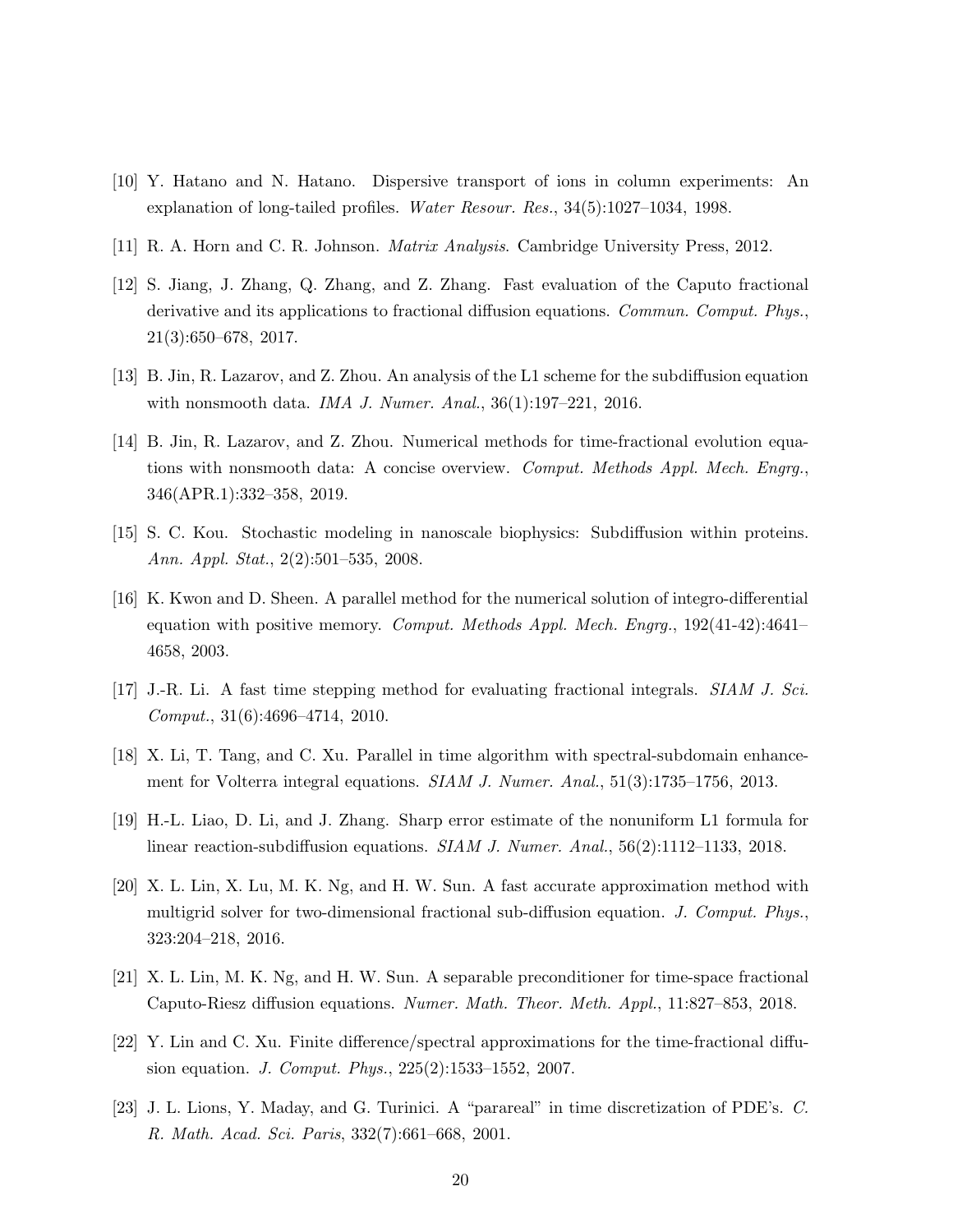- <span id="page-20-6"></span>[24] X. Lu, H. K. Pang, and H. W. Sun. Fast approximate inversion of a block triangular Toeplitz matrix with applications to fractional sub-diffusion equations. Numer. Linear Algebra Appl., 22:866–882, 2015.
- <span id="page-20-7"></span>[25] X. Lu, H. K. Pang, H. W. Sun, and S. W. Vong. Approximate inversion method for time-fractional subdiffusion equations: Approximate inversion method for time-fractional equations. Numer. Linear Algebra Appl., 25(2):e2132, 2017.
- <span id="page-20-5"></span>[26] W. McLean. Fast summation by interval clustering for an evolution equation with memory. SIAM J. Sci. Comput., 34(6):A3039–A3056, 2012.
- <span id="page-20-8"></span>[27] W. McLean and V. Thomée. Maximum-norm error analysis of a numerical solution via Laplace transformation and quadrature of a fractional-order evolution equation. IMA J. Numer. Anal., 30(1):208–230, 2010.
- <span id="page-20-2"></span>[28] R. Metzler and J. Klafter. The random walk's guide to anomalous diffusion: a fractional dynamics approach. Phys. Rep., 339(1):1–77, 2000.
- <span id="page-20-3"></span>[29] R. Metzler, J. H. Jeon, A. G. Cherstvy, and E. Barkai. Anomalous diffusion models and their properties: non-stationarity, non-ergodicity, and ageing at the centenary of single particle tracking. Phys. Chem. Chem. Phys., 16(44):24128–64, 2014.
- <span id="page-20-12"></span>[30] M. K. Ng. Iterative Methods for Toeplitz Systems. Oxford University Press, USA, 2004.
- <span id="page-20-1"></span>[31] R. R. Nigmatullin. The realization of the generalized transfer equation in a medium with fractal geometry. Phys. Status Solidi B, 133(1):425–430, 2010.
- <span id="page-20-0"></span>[32] I. Podlubny. Fractional Differential Equations. Academic Press, New York, 1999.
- <span id="page-20-11"></span>[33] L. Rabiner, R. W. Schafer, and C. Rader. The chirp z-transform algorithm. IEEE Trans. Audio Electroacoust., 17(2):86–92, 1969.
- <span id="page-20-9"></span>[34] D. Sheen, I. Sloan, and V. Thomée. A parallel method for time-discretization of parabolic problems based on contour integral representation and quadrature. Math. Comp., 69(229): 177–195, 2000.
- <span id="page-20-10"></span>[35] D. Sheen, I. H. Sloan, and V. Thomée. A parallel method for time discretization of parabolic equations based on laplace transformation and quadrature. IMA J. Numer. Anal., 23(2):269–299, 2003.
- <span id="page-20-4"></span>[36] H. G. Sun, Y. Zhang, D. Baleanu, W. Chen, and Y. Q. Chen. A new collection of real world applications of fractional calculus in science and engineering. Commun. Nonlinear Sci. Numer. Simul., 64:213 – 231, 2018.